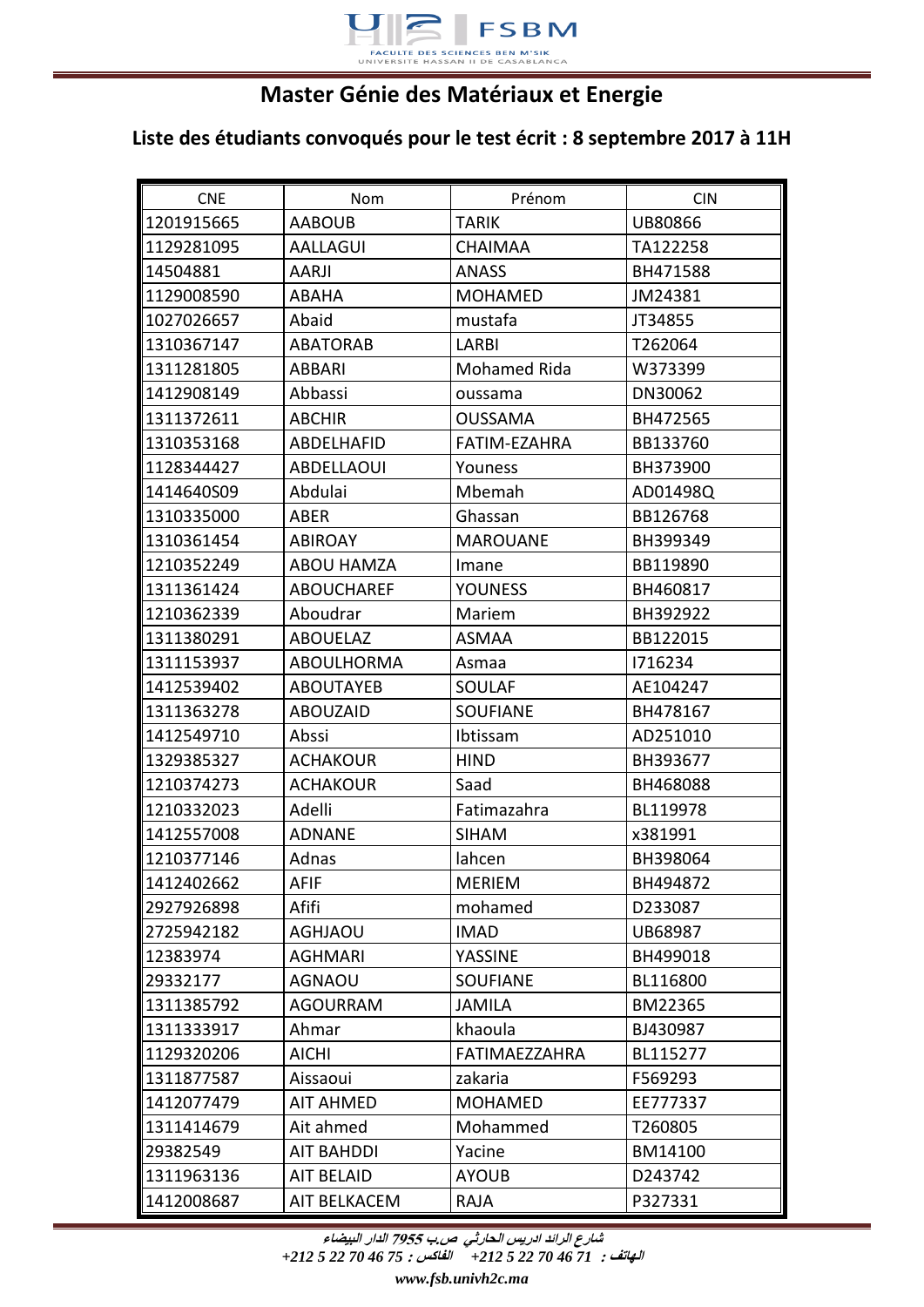

| 1412358965 | <b>AIT BENDRA</b>    | <b>CHAIMAA</b>      | BB136938 |
|------------|----------------------|---------------------|----------|
| 1228353706 | AIT EL HAD           | Mohammed            | BH374290 |
| 1210035388 | Ait elkaid           | abdelkbir           | jh4975   |
| 1412349720 | <b>AIT ELMAHJOUB</b> | <b>ASSIA</b>        | BK636255 |
| 1311074578 | <b>AIT ELMEZDI</b>   | <b>KAOUTAR</b>      | EE711069 |
| 1210115691 | AIT HADDOUCH         | SAIDA               | EE571752 |
| 1311392460 | AIT HAMMOU           | <b>EL MEHDI</b>     | BH475057 |
| 1412008682 | <b>AIT M'HAND</b>    | Loubna              | P324319  |
| 1311098236 | <b>AIT RAISS</b>     | <b>MOHAMED</b>      | EB181002 |
| 1311029815 | AIT SI AHMED         | ABDERRAHIM          | JC522963 |
| 1210353114 | <b>AIT SI BABA</b>   | <b>OUARDIA</b>      | PB210116 |
| 1129972903 | <b>AIT TALEB</b>     | Abdelali            | U175833  |
| 1412390978 | <b>AIT YOUSSEF</b>   | <b>YASSINE</b>      | BK285138 |
| 2927209773 | <b>AIT YOUSSEF</b>   | <b>BIHA</b>         | 1665513  |
| 1412360084 | <b>AITBRAYM</b>      | <b>KHADIJA</b>      | BB133707 |
| 1311743934 | Aitmohi              | Roukia              | CD545390 |
| 1311382701 | <b>AITOUFQUIR</b>    | <b>MOHAMED</b>      | BK526178 |
| 1412777892 | <b>AJEBLI</b>        | <b>SAFAE</b>        | CB291307 |
| 1311376324 | AJELABI              | <b>YOUSSEF</b>      | BH475070 |
| 1310192435 | <b>AKASTOUM</b>      | ABDESAMAD           | IE4727   |
| 1210361048 | <b>AKAZZOU</b>       | <b>SOUKAINA</b>     | BH464141 |
| 1311336433 | <b>AKOURROU</b>      | LAILA               | BJ431660 |
| 1412330636 | AKRRAMOU             | Ghizlane            | BL136479 |
| 1412761410 | Al Houari            | Mouna               | CD514154 |
| 1210759182 | <b>ALA</b>           | <b>CHAIMAE</b>      | CD621303 |
| 1411376433 | ALAS                 | SAID                | BH472749 |
| 1311009781 | <b>ALGOUD</b>        | <b>HAMZA</b>        | J490935  |
| 1311342532 | <b>ALIDI</b>         | <b>ZINEB</b>        | BK604115 |
| 1412329420 | <b>ALIF</b>          | <b>HIND</b>         | BK638427 |
| 1311375367 | ALWAWA               | <b>KOUMAIL</b>      | BH480016 |
| 1311032905 | <b>AMAADID</b>       | <b>RACHID</b>       | JH8411   |
| 1412359628 | AMACH                | RAJAA               | BB147107 |
| 1129299758 | AMAL                 | <b>BASSAM</b>       | WA193667 |
| 1210351314 | Amal                 | Zakiya              | BB119653 |
| 1210017655 | <b>AMARROUCH</b>     | <b>DRISS</b>        | TA129656 |
| 1210249734 | AMASSINE             | <b>SALAH EDDINE</b> | HH6030   |
| 1129354752 | AMEZZARGOU           | <b>AMINE</b>        | BB91296  |
| 1311327890 | <b>AMIRI</b>         | <b>LOUBNA</b>       | BK288727 |
| 1311539625 | AMZIL                | <b>CHAYMAA</b>      | AE172980 |
| 1210541575 | <b>ANAFLOUS</b>      | Anwar               | AE220674 |
| 1412008764 | <b>ANAJAR</b>        | <b>ISMAIL</b>       | P304490  |
| 1210357478 | <b>ANBI</b>          | Soukaina            | BB121191 |
| 1028037117 | <b>ANIR</b>          | <b>DOUNIA</b>       | JA149535 |
| 1229025584 | <b>AOUFAFI</b>       | <b>RACHID</b>       | JC511100 |
| 1311340415 | <b>AOUNE</b>         | <b>SALAH EDDINE</b> | BM20405  |
| 1311369690 | <b>AQDIM</b>         | <b>SARA</b>         | T269000  |

**الهاتف :** *71 46 70 22 5 +212* **الفاكس :** *75 46 70 22 5 +212*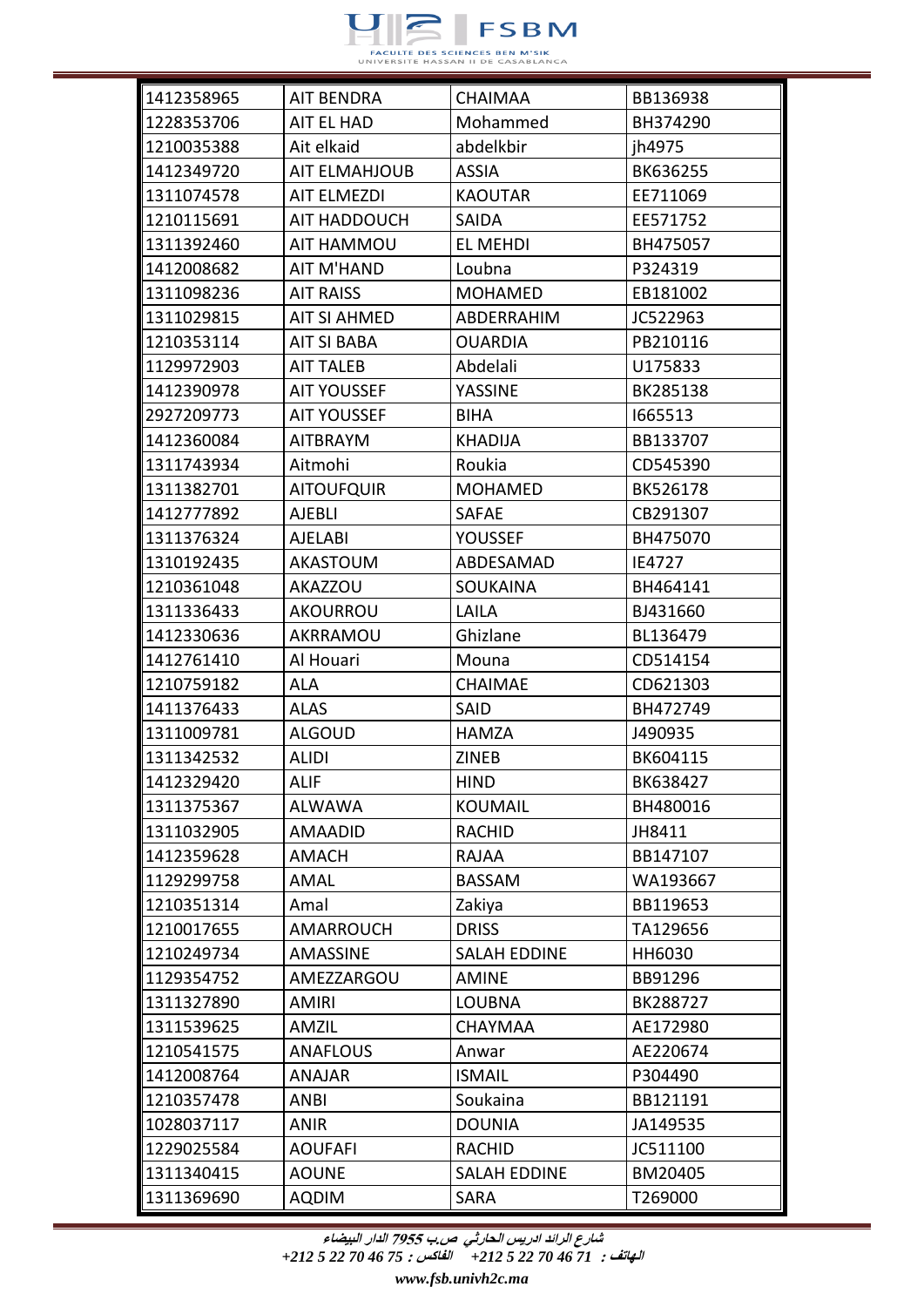

| 1311381342 | <b>ARDOUZ</b>    | ANAS             | BK285988 |
|------------|------------------|------------------|----------|
| 1210295491 | ARIB             | <b>SIFEDDINE</b> | WA213349 |
| 1412024239 | <b>ARROUBI</b>   | <b>YOUSSEF</b>   | P323987  |
| 1210375404 | Askouri          | Reda             | BH382470 |
| 1311423344 | Asli             | hind             | BK393175 |
| 1412383362 | <b>ASSAKHI</b>   | <b>CHAIMAA</b>   | BH488285 |
| 1311421404 | <b>ASSAL</b>     | Mohamed          | BB123132 |
| 1210272482 | Assouli          | imane            | Q312774  |
| 1412336560 | <b>ASSOUS</b>    | <b>HAJAR</b>     | BJ427278 |
| 1412005489 | <b>ATAALITE</b>  | <b>HASSAN</b>    | JM56301  |
| 1311375091 | <b>ATTOUCH</b>   | <b>SIHAM</b>     | BH470436 |
| 2624869466 | <b>AYNAOU</b>    | <b>AZIZ</b>      | FD17978  |
| 927016816  | <b>AYOUB</b>     | Hassan           | j458154  |
| 1311331875 | AZELOUALIDINE    | <b>IBTISSAM</b>  | BL131553 |
| 1210354100 | Azizbi           | imane            | BB122599 |
| 1210526770 | <b>AZROUR</b>    | <b>FATIHA</b>    | A446033  |
| 1311249756 | <b>AZZAF</b>     | MOHAMMED-ILYASS  | HH9952   |
| 1028291329 | <b>AZZAOUI</b>   | Ahmed            | W363873  |
| 1210783121 | <b>BAALILOU</b>  | IMANE            | CD209245 |
| 1210017688 | <b>BAAZIZ</b>    | ABDESSAMAD       | PA221209 |
| 1129376679 | <b>Baba</b>      | douha            | bk276380 |
| 1210767095 | <b>BADOUR</b>    | <b>MOHAMMED</b>  | CB285931 |
| 1311363766 | <b>BADR</b>      | <b>KHADIJA</b>   | BH482953 |
| 1311386205 | <b>BAGGAR</b>    | ABDELGHANI       | BM17598  |
| 1412426426 | <b>BAHA</b>      | <b>ELHOUCINE</b> | BK627504 |
| 1311539525 | <b>BAHADI</b>    | Hamza            | AE172000 |
| 1412076744 | <b>BAHHOU</b>    | Abdelmoujib      | EE738980 |
| 1210017892 | <b>BAHOU</b>     | <b>OUMAIMA</b>   | PA222395 |
| 1210246072 | <b>BAHTAINE</b>  | SAID             | HH107251 |
| 1412396922 | <b>BAKHCHIN</b>  | <b>DIKRA</b>     | BK637354 |
| 1412756529 | <b>BAKOUR</b>    | <b>IKRAM</b>     | CD557749 |
| 1311421454 | <b>BALIT</b>     | <b>AHMED</b>     | BB133665 |
| 1313208104 | <b>BAOUAHI</b>   | Mourad           | 1693002  |
| 1311321327 | <b>BARBARA</b>   | YOUSRA           | BE878366 |
| 1311231143 | <b>BARICHOU</b>  | <b>ASMAE</b>     | M566006  |
| 1311322593 | <b>BARJA</b>     | <b>HANANE</b>    | BK623646 |
| 1311339670 | <b>Bassou</b>    | Doha             | bj433690 |
| 1311742022 | <b>BAYDOU</b>    | <b>HAMZA</b>     | CN19341  |
| 1412040364 | <b>BAZTAOUI</b>  | LAMIAE           | JF53567  |
| 1412391636 | Bazzi            | khadija          | bk290785 |
| 1210863510 | <b>BELAOUCHI</b> | MOHAMED-AMINE    | FC51949  |
| 1311389411 | <b>BELAOUDI</b>  | SANAA            | BK628083 |
| 1311365127 | <b>BELBAHRI</b>  | Mohamed          | BH478050 |
| 1129283910 | <b>BELBSIR</b>   | <b>SARA</b>      | Q300579  |
| 121048148  | <b>BELCADI</b>   | <b>MERYEM</b>    | 1712428  |
| 1129254010 | <b>BELGANI</b>   | Abdellatif       | HH54057  |

**الهاتف :** *71 46 70 22 5 +212* **الفاكس :** *75 46 70 22 5 +212*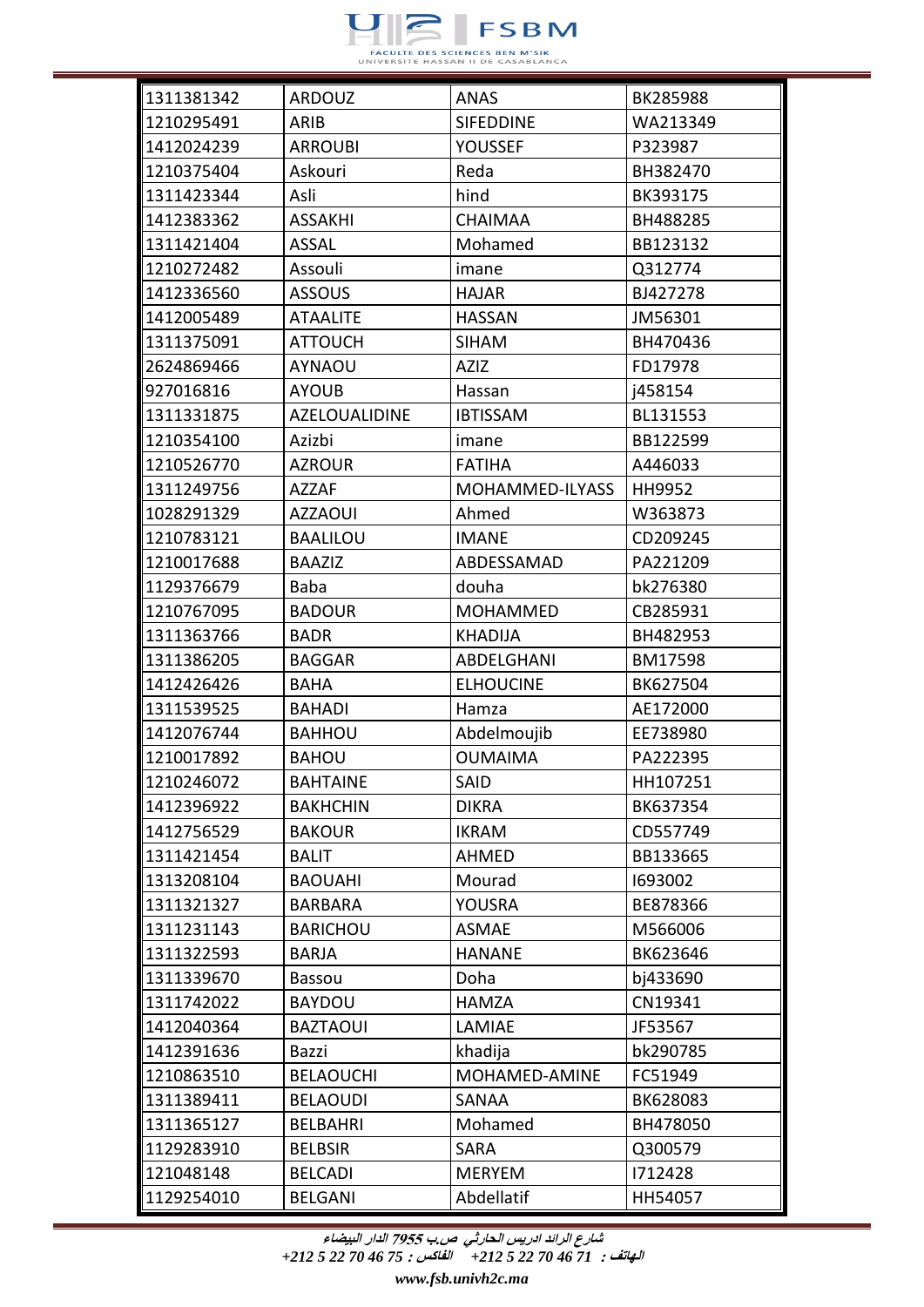

| 1311271250 | <b>BELHALLAJ</b>    | Zineb                | Q313454  |
|------------|---------------------|----------------------|----------|
| 1210554407 | <b>BELHOUSSAINE</b> | <b>OUMAYMA</b>       | AD241580 |
| 1412253382 | <b>BELKADI</b>      | loubna               | HA199034 |
| 1311355668 | <b>BELKADI</b>      | <b>RACHID</b>        | BB130524 |
| 1210354163 | <b>BELKAID</b>      | <b>MAROUANE</b>      | BB116543 |
| 1311181533 | Belkhanchi          | Hamza                | IA143271 |
| 1210365108 | <b>BELKHARFA</b>    | Saad                 | BH467082 |
| 1412375598 | Ben Hajjaj          | Meryem               | T276396  |
| 1412030501 | <b>BEN HASSY</b>    | ABDELOUAHAB          | JK 26395 |
| 1412030501 | <b>BEN HASSY</b>    | Abdelouahab          | JK26395  |
| 1310236961 | Benaim              | abderrahim           | MC240700 |
| 1412340010 | Benamar             | Yassine              | BJ435465 |
| 1311240944 | <b>BENANI</b>       | <b>SOMAYA</b>        | mc258537 |
| 1412321179 | Benbelaid           | mouna                | BE887612 |
| 1311252834 | <b>BENCHAGRA</b>    | RABIAA               | HA192902 |
| 1210038224 | <b>BENCHARRAF</b>   | <b>HAJAR</b>         | JZ3983   |
| 1313402042 | <b>BENCHID</b>      | Youssef              | BB82273  |
| 1311082542 | <b>BENDAHAN</b>     | <b>WAIL</b>          | EE713375 |
| 1311273686 | <b>BENDAHMANE</b>   | <b>AYOUB</b>         | QA170120 |
| 1311238026 | Bendebba            | Fatima               | MC263764 |
| 1412345292 | <b>BENELASRY</b>    | <b>HIND</b>          | BE883908 |
| 1311529761 | <b>BENHAIDA</b>     | <b>MAROUANE</b>      | AA58294  |
| 1412194654 | <b>BENHDA</b>       | <b>RAJA</b>          | IC111365 |
| 1412401831 | BENKHALDOUN         | <b>SAID</b>          | BM25072  |
| 1311270349 | <b>BENKHALFIA</b>   | Ayoub                | Q306797  |
| 1310273736 | <b>BENMOUSSA</b>    | <b>ANAS</b>          | QA166413 |
| 1229245009 | <b>BENNADI</b>      | Abdelkhalek          | HH1953   |
| 1210626675 | <b>BENRADI</b>      | <b>AHMED</b>         | D240401  |
| 1412395048 | <b>Benraiss</b>     | Kenza                | BK526716 |
| 1311296152 | <b>BENREGHAI</b>    | <b>OTHMANE</b>       | TA129806 |
| 1412535282 | <b>BENSALEH</b>     | <b>LOUBNA</b>        | AE115621 |
| 1412236212 | <b>BENZINANE</b>    | <b>YOUNES</b>        | MC270062 |
| 1311361817 | Berni Zaim          | yassine              | BH478762 |
| 1210328051 | <b>BIHOUSBANE</b>   | <b>FATIMAEZZAHRA</b> | BJ423359 |
| 1412337500 | BILI                | OUMAIMA              | BJ436478 |
| 1027318171 | <b>BIRAFANE</b>     | <b>KHADIJA</b>       | BK409332 |
| 1311069755 | <b>BIROUK</b>       | HAMZA                | EE616077 |
| 1210364411 | <b>BOHAJ</b>        | <b>BOUCHRA</b>       | BH395783 |
| 1412023714 | <b>BOU</b>          | <b>EL HASSAN</b>     | JE293314 |
| 1229284847 | <b>BOUABADI</b>     | <b>SALAH EDDINE</b>  | QA159396 |
| 1229820536 | <b>BOUBARIA</b>     | <b>MOHAMED</b>       | Z490618  |
| 1412359510 | <b>BOUCHAMA</b>     | Soumia               | BB141646 |
| 1128833942 | <b>BOUCHANA</b>     | <b>NAJATE</b>        | Z481997  |
| 13005105   | <b>BOUDHAR</b>      | <b>WAFAE</b>         | BB132957 |
| 1412276386 | <b>Bouftou</b>      | abderrahim           | WA240251 |
| 1311522526 | <b>BOUGASSA</b>     | Rim                  | AA56483  |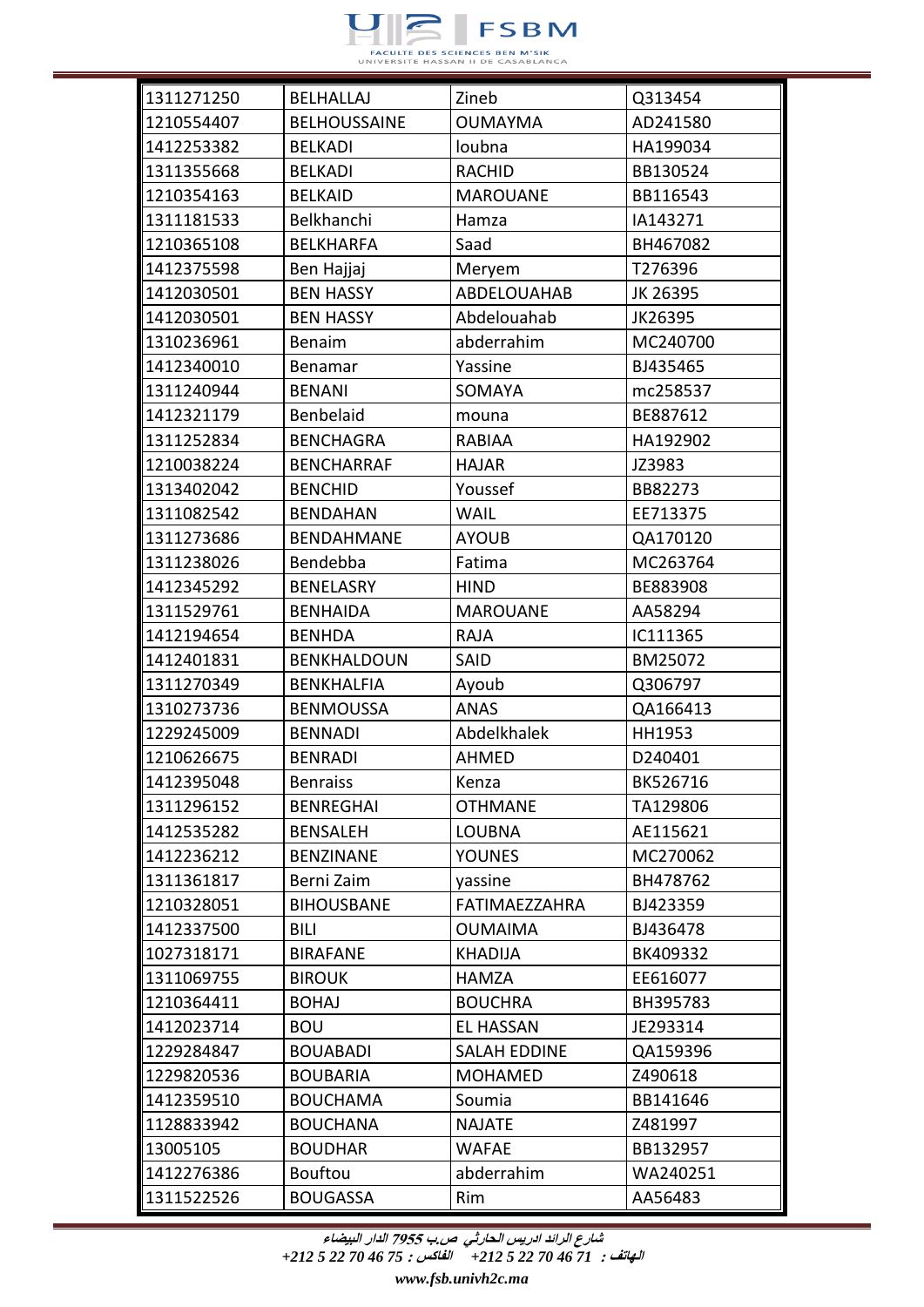

| 1412763805 | <b>BOUHROUZ</b>    | Imad             | CB304549      |
|------------|--------------------|------------------|---------------|
| 1412371057 | <b>Bouhsissin</b>  | Sana             | BH477476      |
| 1311153972 | <b>BOUICHICHAN</b> | Oussama          | 1713143       |
| 1412864750 | <b>BOUJAKHROUT</b> | Youssra          | F585809       |
| 1310122098 | <b>BOUKIND</b>     | <b>SOUMIA</b>    | N362837       |
| 1311320338 | <b>BOUKIOUD</b>    | YASSER           | BE879910      |
| 1311417889 | <b>BOULAHIA</b>    | <b>ACHRAF</b>    | BB119644      |
| 1311008401 | Boulidame          | LATIFA           | JM50126       |
| 1412041497 | <b>BOUM</b>        | <b>MARYAM</b>    | JY29073       |
| 1412249185 | <b>BOUMJALEB</b>   | <b>ASMAE</b>     | HH15879       |
| 1129372942 | <b>BOUMLIK</b>     | Fouad            | bh381792      |
| 10112423   | <b>BOURABAA</b>    | <b>AYOUB</b>     | EE537587      |
| 1412379935 | <b>BOUSALHAM</b>   | <b>OUMAIMA</b>   | T269821       |
| 1414267270 | <b>BOUSELHAM</b>   | <b>ANOUAR</b>    | HH105096      |
| 1210023667 | <b>Boussetta</b>   | mohamed          | PB211092      |
| 1129290106 | <b>BOUTHAICH</b>   | <b>SIHAM</b>     | WB158554      |
| 1311806244 | <b>BOUZEKRI</b>    | <b>MOHAMED</b>   | ZT196004      |
| 1412404189 | <b>Bouzid</b>      | Dounia           | BK622977      |
| 1311388393 | <b>BOUZIT</b>      | <b>AYOUB</b>     | BK524707      |
| 1311369529 | <b>BREIDA</b>      | SOUMIA           | T269550       |
| 1311392714 | <b>BRENOU</b>      | ABDELHAFID       | BH472593      |
| 1412240773 | <b>CHAANOUN</b>    | Amal             | MD1524        |
| 1412538167 | <b>CHAANOUN</b>    | Achraf           | AE225245      |
| 1210753053 | CHABLI             | Hamza            | CD551757      |
| 1412332300 | <b>CHAFAI</b>      | kHADIJA          | BL136736      |
| 1229332256 | <b>CHAFOUI</b>     | <b>MOURAD</b>    | BB98717       |
| 1412341251 | <b>CHAGRAOUI</b>   | Mouad            | BJ435156      |
| 1412322004 | Chahid             | ali              | BE886871      |
| 1129328998 | <b>CHAIR</b>       | Hajar            | BL122382      |
| 9997178014 | <b>CHAJIA</b>      | Abdelmounim      | IA68808       |
| 1210379462 | <b>CHAKIB</b>      | <b>MOHAMED</b>   | BH396710      |
| 1311378324 | <b>CHAKIR</b>      | Mehdi            | BH468072      |
| 1311943587 | <b>CHAKRANI</b>    | <b>HASNAE</b>    | V315540       |
| 1128244544 | CHAMLAL            | <b>MOUHSSINE</b> | HH100310      |
| 2624395659 | <b>CHANDALI</b>    | AZZEDDINE        | <b>BM1284</b> |
| 1311150877 | <b>CHAOUCH</b>     | <b>SOUHAIL</b>   | 1720820       |
| 1412375543 | <b>CHAOUI</b>      | <b>IMAD</b>      | T270618       |
| 1311346512 | <b>CHARFANE</b>    | <b>ASMAA</b>     | bk615028      |
| 1412321944 | <b>CHARFOUF</b>    | Zineb            | BE870001      |
| 1311276891 | <b>CHBAICH</b>     | ABDELLAH         | Q315055       |
| 12552757   | <b>CHBANI</b>      | <b>MALIKA</b>    | AD263724      |
| 1412526913 | CHEBANAT           | SANAA            | AA55922       |
| 1210276932 | <b>CHEBBAKI</b>    | Soukaina         | Q308692       |
| 1229340942 | Chekrane           | zineb            | bj415955      |
| 1311148631 | <b>CHEMLI</b>      | Imad             | 1719377       |
| 1311338804 | Chenhaji           | meriem           | BJ427924      |

**الهاتف :** *71 46 70 22 5 +212* **الفاكس :** *75 46 70 22 5 +212*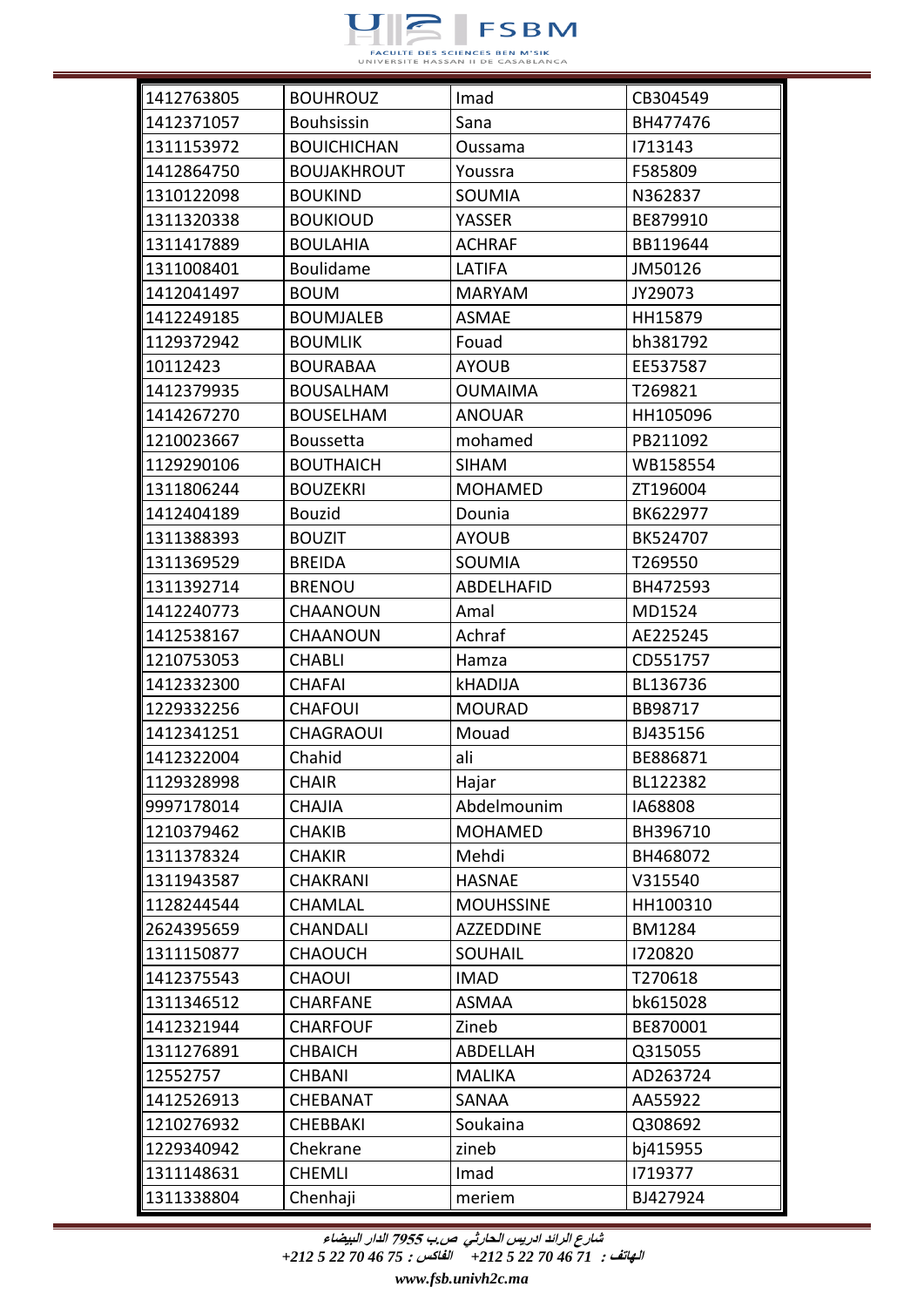

| 1311358404 | <b>CHERKAOUI</b>   | <b>FADWA</b>   | BB129278 |
|------------|--------------------|----------------|----------|
| 1210378466 | <b>CHERKAOUI</b>   | Youness        | BH396145 |
| 1412539423 | <b>CHERQAOUI</b>   | EL MEHDI       | AE105154 |
| 1210271278 | <b>CHHAIBI</b>     | <b>BILAL</b>   | Q308735  |
| 1412020720 | <b>CHHOUB</b>      | ABDELHAKIM     | JC540618 |
| 1210123166 | <b>CHICHAKLY</b>   | <b>RIDA</b>    | EE547153 |
| 1412384604 | <b>CHIRAJ</b>      | <b>SIHAM</b>   | BH480741 |
| 1311369750 | Chit               | rachida        | T268289  |
| 1311027937 | <b>CHOFI</b>       | <b>MARYAME</b> | JC539753 |
| 1412376099 | <b>CHOUIREF</b>    | SALMA          | T270424  |
| 1412343020 | <b>CHOUKLAT</b>    | <b>OTHMAN</b>  | BJ435638 |
| 1210101131 | <b>CHOUKRALLAH</b> | AZIZ           | Y391704  |
| 12414445   | <b>CHOUKRI</b>     | <b>OMAIMA</b>  | BB133799 |
| 1311229383 | <b>CHRAIBI</b>     | SAAD           | M569464  |
| 2927213227 | <b>CHTAIBI</b>     | <b>HAMZA</b>   | ID38100  |
| 1210365914 | <b>DABOUZ</b>      | YOUSRA         | BK282526 |
| 1412227568 | <b>DADOUN</b>      | <b>SOUFYAN</b> | M562369  |
| 2927461766 | <b>DAFIR</b>       | <b>BRAHIM</b>  | T226426  |
| 1412166310 | Dahbi              | Zakaria        | IA149805 |
| 1311170487 | <b>DAHIRI</b>      | Imane          | IB220422 |
| 1412234802 | <b>DAHMANE</b>     | <b>FATIMA</b>  | M581195  |
| 1210288098 | <b>DAHMANI</b>     | <b>ZAKARIA</b> | WB165310 |
| 1310387748 | <b>DAHMANI</b>     | <b>HANAE</b>   | BM16017  |
| 1311235452 | <b>DAKKANE</b>     | <b>JAOUAD</b>  | M562274  |
| 1412399313 | Dami               | Mouad          | BK635200 |
| 1311351065 | <b>DANI</b>        | Loubna         | BB134138 |
| 1311374222 | <b>DAOU</b>        | <b>ZINEB</b>   | BH471491 |
| 11373126   | <b>DAOU</b>        | ABDELOUAHED    | bh480161 |
| 1329340677 | Daoud              | Sara           | Bj427065 |
| 1311078672 | <b>DAOUZI</b>      | <b>HAMZA</b>   | EE616981 |
| 1412374360 | <b>DARDARI</b>     | <b>OTHMANE</b> | t271144  |
| 1129412540 | Darouich           | rachid         | bh376176 |
| 1412405436 | <b>DENIA</b>       | <b>OUTSGUA</b> | BK638062 |
| 2724278050 | <b>DERSI</b>       | <b>ADIL</b>    | TA98594  |
| 1311335973 | <b>DHIDAH</b>      | AYMANE         | BJ430690 |
| 1210108051 | <b>DHOUM</b>       | Soufiyane      | N383701  |
| 1129292855 | <b>DIMACHK</b>     | Mehdi          | WB158624 |
| 1311236101 | <b>DLOO</b>        | <b>AHLAM</b>   | M568016  |
| 1310365213 | <b>DOU</b>         | AMAL           | BH469137 |
| 1210119034 | <b>DOUHA</b>       | YOUSSRA        | EE580019 |
| 1311367522 | <b>DOUJAJY</b>     | <b>FOUAD</b>   | T264326  |
| 1228368215 | <b>DOULAB</b>      | ABD-EL-ILAH    | BB107940 |
| 1311250311 | <b>DRAIGUI</b>     | <b>OMAR</b>    | HH203095 |
| 1412540103 | <b>DRIBKI</b>      | <b>SARA</b>    | AE174260 |
| 1311238589 | <b>DRIOUACH</b>    | SAID           | MC255981 |
| 1412386319 | <b>DRIOUCH</b>     | Sanae          | BH489589 |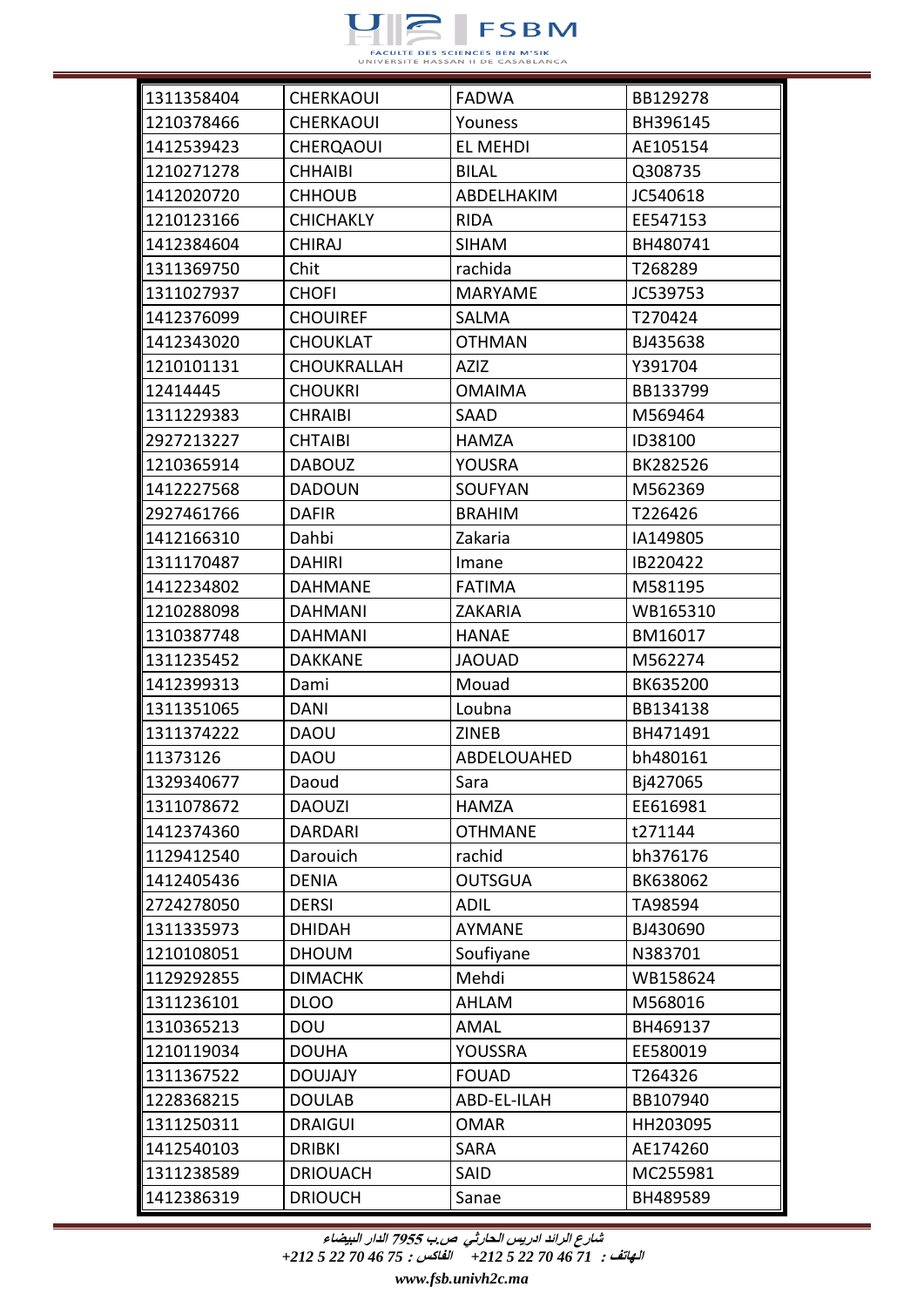

| 1311017615 | <b>DRISSI</b>       | <b>MOHAMED</b>        | P313583  |
|------------|---------------------|-----------------------|----------|
| 1210151897 | <b>ECHAFAI</b>      | <b>YOUSSEF</b>        | 1711990  |
| 1412017104 | <b>ECHAIB</b>       | <b>MARYAM</b>         | JT66550  |
| 1412361893 | <b>ECHAIBI</b>      | Assia                 | BB136885 |
| 1210777205 | <b>ED DOUKKANA</b>  | <b>GHITA</b>          | CD511215 |
| 1210032386 | ED MOUSSA           | <b>MOHAMED</b>        | JE282006 |
| 1311380610 | Eddouch             | ayoub                 | BK287149 |
| 12089223   | Eham                | Khalil                | N405265  |
| 1311085679 | <b>EL AAMARI</b>    | <b>HAMZA</b>          | Y410076  |
| 1311026043 | <b>EL ABBARI</b>    | KHAWLA                | JT59067  |
| 1311364572 | <b>EL ABBASSI</b>   | <b>ZAKARIA</b>        | BB128419 |
| 1210383650 | <b>EL ABBOUYI</b>   | <b>OUAFAE</b>         | BK522667 |
| 2624750645 | El aissaouy         | abdelaziz             | CB236943 |
| 1412549532 | EL AME              | <b>FOUAD</b>          | AD249815 |
| 1412239284 | <b>EL AMIRI</b>     | soukaina              | MD4035   |
| 1311340301 | <b>EL AMMOURI</b>   | <b>EL MEHDI</b>       | BJ429807 |
| 1412932674 | <b>EL ANSARI</b>    | YASSINE               | U184938  |
| 1311235258 | EL ANYAOUI          | <b>MOHAMMED</b>       | M544146  |
| 1311338738 | <b>EL ANZAR</b>     | <b>KHADIJA</b>        | BJ431555 |
| 1129359838 | <b>EL AOUNI</b>     | ABDELHAMID            | BH385426 |
| 1311193017 | <b>EL ARABI</b>     | SOUHAYL               | IE22417  |
| 1311271951 | <b>EL ARICHE</b>    | AHMED                 | Q316503  |
| 1412152141 | <b>EL ASRI</b>      | <b>SABRINE</b>        | IE24765  |
| 1129342089 | <b>EL ASRI</b>      | Asmaa                 | BJ412829 |
| 1310371708 | EL AZZOUZI          | <b>MUSTAFA</b>        | T254774  |
| 1210377028 | <b>EL BAHRI</b>     | <b>ZAKARIA</b>        | BH459596 |
| 1210361196 | El Bahwi            | Oussama               | BH460600 |
| 1412370976 | <b>EL BEROUHI</b>   | <b>KAOUTAR</b>        | BB145435 |
| 1311533419 | <b>EL BORR</b>      | Mohammed achraf       | AA52569  |
| 1129323929 | EL BOUABDALLY       | Saad                  | BE857693 |
| 1129365096 | EL BOUANANI         | ABDESSAMAD            | T239268  |
| 1311235539 | <b>EL FAKHOURI</b>  | <b>HASSAN</b>         | M561670  |
| 1311363208 | El faroug           | meriem                | bh473279 |
| 1412234882 | <b>EL FOKARI</b>    | <b>HAYATE</b>         | M576964  |
| 1128352772 | <b>EL FRIYAKH</b>   | <b>HICHAM</b>         | BH361126 |
| 1311071063 | <b>EL GANICH</b>    | <b>HAJAR</b>          | EE713563 |
| 1412551306 | <b>EL GARNI</b>     | <b>MOHAMED KHALIL</b> | AD258934 |
| 1412030546 | <b>EL GHAILASSI</b> | <b>KHAOULA</b>        | JK26335  |
| 1311932593 | <b>EL GHOMARI</b>   | <b>AZZEDDINE</b>      | U184037  |
| 1311540715 | <b>EL GHORSA</b>    | Kaoutar               | AE222839 |
| 1311352653 | <b>EL GOURRAMI</b>  | <b>KHALIL</b>         | BB129980 |
| 1129360632 | <b>EL HACHIMI</b>   | <b>REDWANE</b>        | BH382523 |
| 1311521378 | <b>EL HADDAD</b>    | FATIMA-EZZAHRAE       | AE134795 |
| 1311698646 | <b>EL HADDAD</b>    | <b>FARAH</b>          | L582677  |
| 1412334947 | El haid             | loubna                | BJ435485 |
| 1412347463 | EL HAJLI            | MOHAMMED              | BK296282 |

**الهاتف :** *71 46 70 22 5 +212* **الفاكس :** *75 46 70 22 5 +212*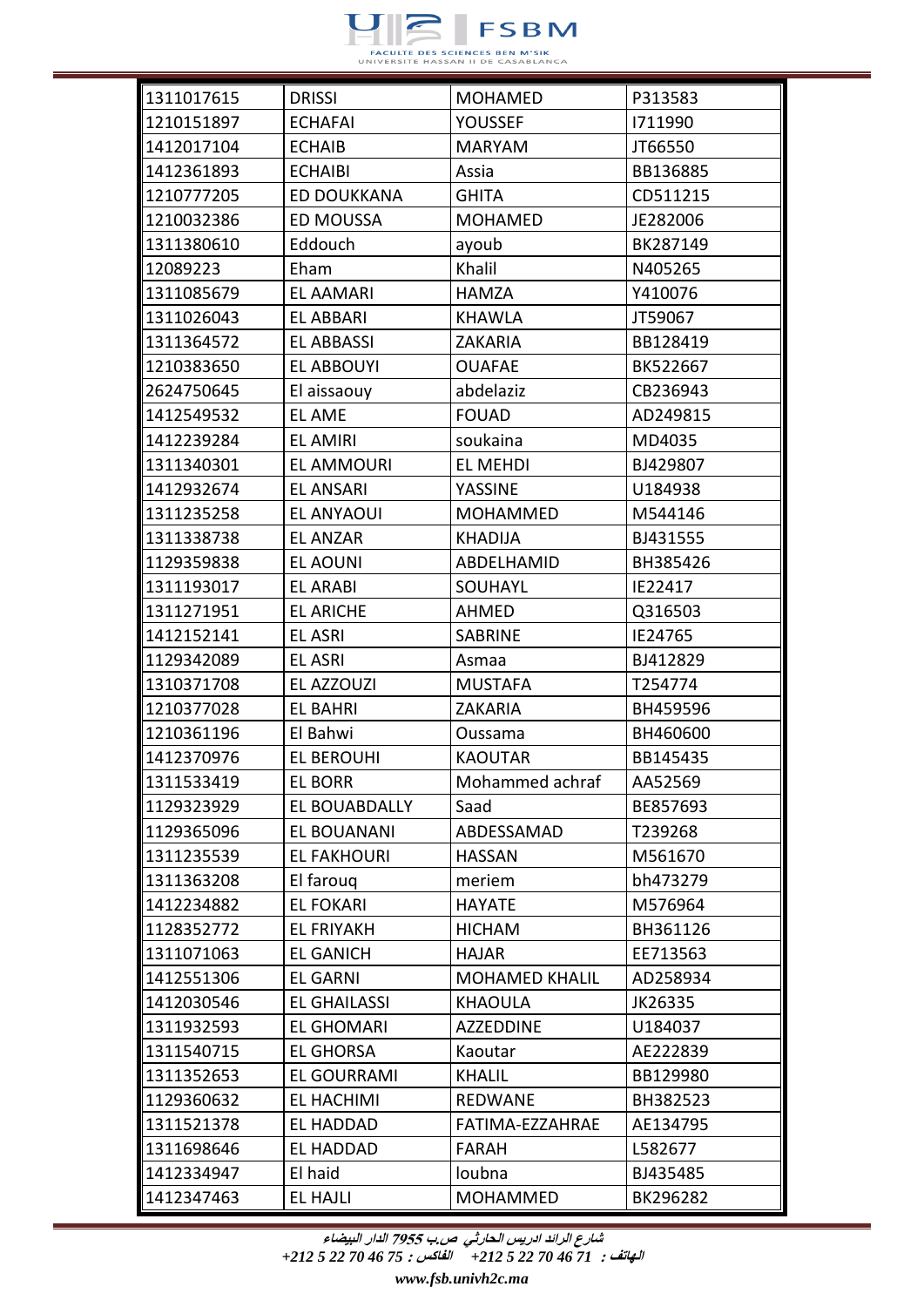

| 1210758095 | EL HAMDAOUI               | <b>FATIMA ZAHRAE</b> | CD209674  |
|------------|---------------------------|----------------------|-----------|
| 1414124291 | <b>EL Hamdouni</b>        | Abdelkarim           | EE468548  |
| 1311297838 | <b>EL HAOUZI</b>          | <b>ILIAS</b>         | tk22060   |
| 1311237170 | <b>EL HARCHI</b>          | <b>HICHAM</b>        | MC260555  |
| 1129684411 | <b>EL HARRAK</b>          | Abdelwahed           | LB175121  |
| 1210374950 | <b>EL HASANY</b>          | <b>FADWA</b>         | BH398483  |
| 1129281309 | <b>EL HILALI</b>          | Karima               | TK19528   |
| 1412759044 | <b>EL ISSMAELI</b>        | <b>YOUNESS</b>       | CD549391  |
| 1311226284 | EL Jouaidi                | Noura                | MA130918  |
| 1412542321 | <b>EL JOUMRI</b>          | Loubna               | AA62575   |
| 1412394065 | <b>EL KALAAOUI</b>        | <b>KHADIJA</b>       | BK635039  |
| 1412019680 | El KAOURAT                | Asma                 | JC557904  |
| 1412320197 | <b>EL KEBCH</b>           | Fatima Ezzahra       | BJ436423  |
| 1210354096 | <b>EL KHADIR</b>          | <b>KENZA</b>         | BB115876  |
| 1311226175 | <b>EL MACOUTI</b>         | <b>NOUR EL HAQ</b>   | MA128022  |
| 1210148202 | <b>EL MAGHRAOUI</b>       | <b>ILYASS</b>        | 1709275   |
| 1311548831 | El mahjoub                | alyae                | ad247403  |
| 1210147927 | <b>EL MANSOURI</b>        | <b>ABDEL GHANI</b>   | i712333   |
| 28645546   | <b>EL MARJI</b>           | Aziz                 | gk121031  |
| 1412274777 | <b>EL MASRY</b>           | <b>ASMAA</b>         | WA236260  |
| 1311239752 | <b>EL MESKINE</b>         | <b>ADIL</b>          | MC258308  |
| 1412374870 | <b>EL MESRAR</b>          | <b>HASNAA</b>        | T273441   |
| 1412358239 | EL MORTADA                | Soukaina             | BB146065  |
| 1128226308 | <b>EL MOUDNI</b>          | <b>KAOUTAR</b>       | M531709   |
| 1412615401 | El moukrifi               | Rim                  | G681162   |
| 1311683530 | EL OIHABI                 | <b>MARYEM</b>        | LA157785  |
| 1210032036 | <b>EL OUIDAD</b>          | <b>HAMZA</b>         | JE280462  |
| 1028110296 | <b>EL WADY</b>            | <b>KHAOULA</b>       | EE466364  |
| 1311809115 | El yadari                 | <b>OUSSAMA</b>       | z549197   |
| 1229373239 | <b>EL YAMANI</b>          | Mariem               | BH381553  |
| 1028944514 | EL YAZIDI                 | <b>ROKIA</b>         | u173834   |
| 10293362   | <b>ELABBARI</b>           | <b>HAMID</b>         | W386851   |
| 1210376279 | <b>ELABBARI</b>           | <b>CHAIMAA</b>       | BH 394871 |
| 1311421499 | EL-ABDLI                  | FATIMA-EZZAHRA       | BB129213  |
| 1210108011 | <b>ELACHAM</b>            | <b>AABASS</b>        | N385456   |
| 1210182321 | <b>EL-ALAMI</b>           | <b>ILYASS</b>        | IA171731  |
| 1412524437 | <b>ELAMRANI ELIDRISSI</b> | Yassine              | AA66100   |
| 1412278842 | <b>ELASLANI</b>           | <b>KAOUTAR</b>       | QA173501  |
| 1210330720 | Elazizi                   | Fatim                | BL124543  |
| 1311023178 | EL-BADAOUI                | <b>MOUAD</b>         | PA152018  |
| 1412158586 | <b>ELBAHLALI</b>          | <b>ZOUHAIR</b>       | ID72013   |
| 1311374039 | <b>ELBALGHITI</b>         | <b>GHIZLANE</b>      | BH480203  |
| 1412283316 | <b>ELBASRI</b>            | ABDESSAMAD           | QA173051  |
| 1229367920 | ELBAZTAMI                 | <b>SAMIRA</b>        | T251309   |
| 1412291245 | ELBEHAYRY                 | zineb                | W402603   |
| 12006054   | ELBERKAOUI                | <b>YOUNESS</b>       | BK278328  |

**الهاتف :** *71 46 70 22 5 +212* **الفاكس :** *75 46 70 22 5 +212*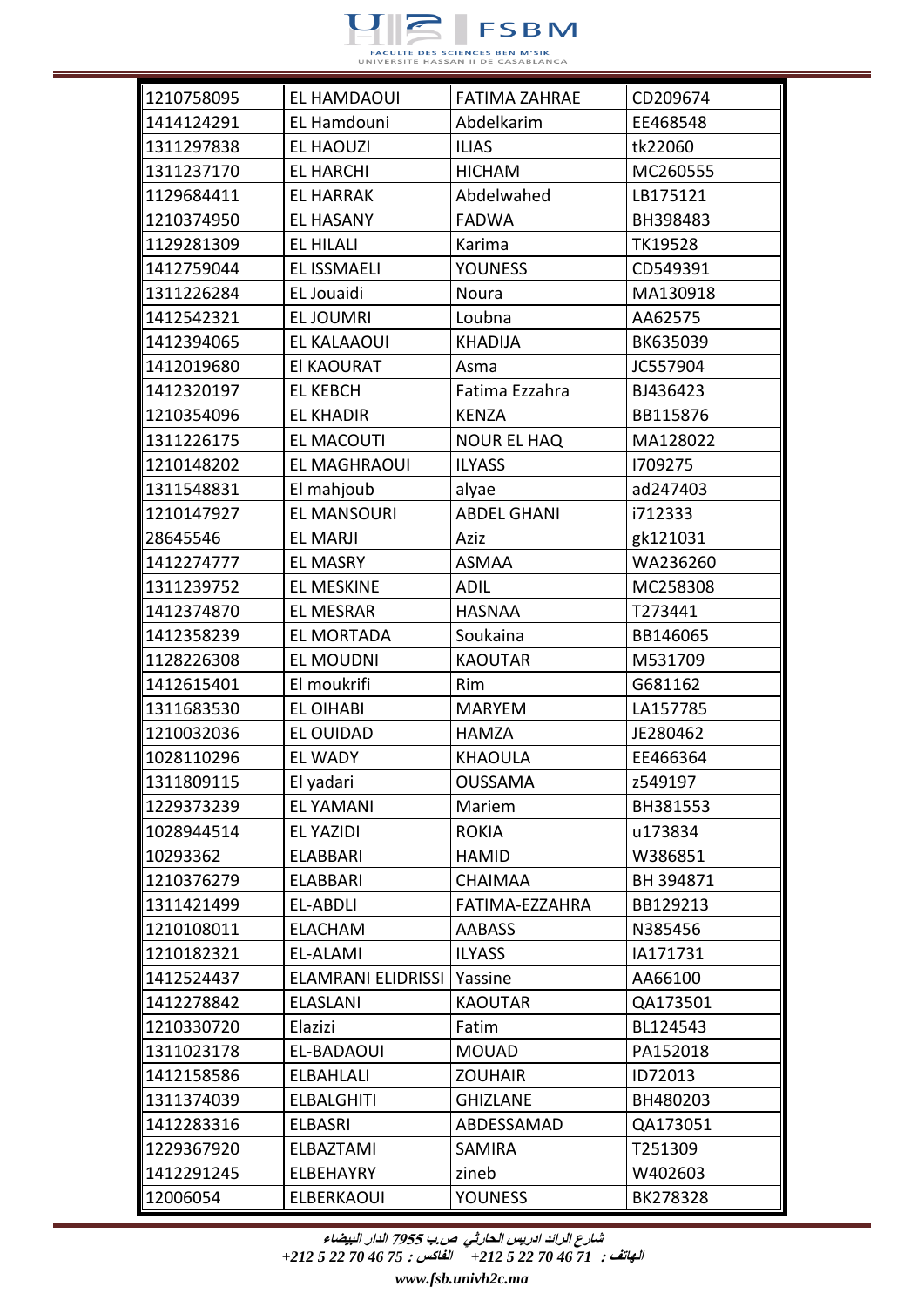

| 2623775885 | <b>ELFATHI</b>     | TARIK                 | CD163334 |
|------------|--------------------|-----------------------|----------|
| 11373453   | Elhachimi          | Mourad                | bh459544 |
| 1412293801 | <b>ELHADDIOUI</b>  | <b>SARRA</b>          | W402664  |
| 1210888910 | <b>ELHADDOUCHI</b> | SAFAE                 | S733841  |
| 1311074606 | <b>ELHAIL</b>      | <b>FATIHA</b>         | EE711712 |
| 1311958154 | <b>ELHAMRI</b>     | ZINEB                 | D827473  |
| 1311967974 | <b>ELHAOUTI</b>    | <b>HAMZA</b>          | DJ26062  |
| 1311385844 | <b>ELHARFAOUI</b>  | <b>ABDELAZIZ</b>      | BB137193 |
| 1229377683 | Elharram           | elmehdi               | bk276252 |
| 1129253907 | <b>ELHIDAOUI</b>   | Aboubakr              | HH102227 |
| 1311274670 | <b>ELHILALI</b>    | ABDELJALIL            | QA168559 |
| 1412383090 | <b>ELJAAFARI</b>   | <b>NAJLAA</b>         | BH491397 |
| 13000542   | <b>ELJIKOUNI</b>   | ABDELMAJID            | BH472641 |
| 1210100525 | <b>ELKAHLA</b>     | Mounir                | y407407  |
| 1411388363 | Elkahlaoui         | taoufik               | BK524147 |
| 1311373881 | <b>ELKANI</b>      | <b>SARA</b>           | BH471929 |
| 1311337599 | <b>EIKHADRAOUI</b> | <b>WARDA</b>          | BJ433087 |
| 1412233227 | <b>ELKHANFARI</b>  | Youssef               | ma134483 |
| 1311331299 | <b>ELKOULI</b>     | <b>KHALID</b>         | BL132982 |
| 1414006747 | Elmahdaoui         | amine                 | BJ365550 |
| 1129282914 | <b>ELMANSOURI</b>  | <b>MOHAMED</b>        | Q299306  |
| 1311355120 | <b>ELMARZOUKI</b>  | <b>HANAA</b>          | BB134273 |
| 1412374987 | <b>ELMESRAR</b>    | FATIMA EZZAHRA        | T273442  |
| 1329253989 | <b>ELMIMOUNI</b>   | <b>AYOUB</b>          | HH54998  |
| 1412382265 | <b>ELMOKADEM</b>   | <b>ILHAM</b>          | T273905  |
| 1028160236 | <b>ELMORCHID</b>   | Sana                  | ID39421  |
| 1128361106 | <b>ELMOUHADEB</b>  | <b>MOUNA</b>          | BG404457 |
| 1311368836 | <b>ELMSELLEK</b>   | <b>FATIMA EZZAHRA</b> | T267651  |
| 1028033971 | EL-OUARTASSY       | YOUNESS               | JB462706 |
| 1311377659 | <b>ELOUATI</b>     | <b>AMINA</b>          | BH396984 |
| 1310386773 | ELOUAZZANI TAYIBI  | ABDELMAJID            | BM20711  |
| 1311547395 | <b>ELRHALI</b>     | Mehdi                 | AD247928 |
| 1412380000 | ElRhayour          | zineb                 | BH486119 |
| 1129338327 | Ennaji             | Amine                 | BJ413132 |
| 1412371750 | <b>EN-NESYRY</b>   | <b>SOUHAILA</b>       | BH485090 |
| 1412750962 | <b>ENNOUICHI</b>   | <b>AYOUB</b>          | CD635863 |
| 1210372956 | <b>ERRAJI</b>      | <b>MOUNA</b>          | BH397830 |
| 1412232299 | <b>ES.SLIMANI</b>  | <b>MOHAMMED</b>       | M580429  |
| 1129239968 | <b>ESSAIH</b>      | ZINE LABIDINE         | MC232179 |
| 1412382513 | <b>ESSAKHI</b>     | Hamza                 | T277771  |
| 1311366371 | Essakhi            | othmane               | BB135023 |
| 1311343632 | <b>ESSAKHRAOUI</b> | <b>MERIEM</b>         | BK621342 |
| 1412404212 | <b>ES-SALHI</b>    | SALAH-EDDINE          | BK527093 |
| 1129350253 | Essallami          | elmostafa             | bb109285 |
| 2725347694 | <b>ESSEMYHY</b>    | <b>MOHAMED</b>        | T225356  |
| 1311533348 | <b>ESSOUR</b>      | REDA                  | AE146038 |

**الهاتف :** *71 46 70 22 5 +212* **الفاكس :** *75 46 70 22 5 +212*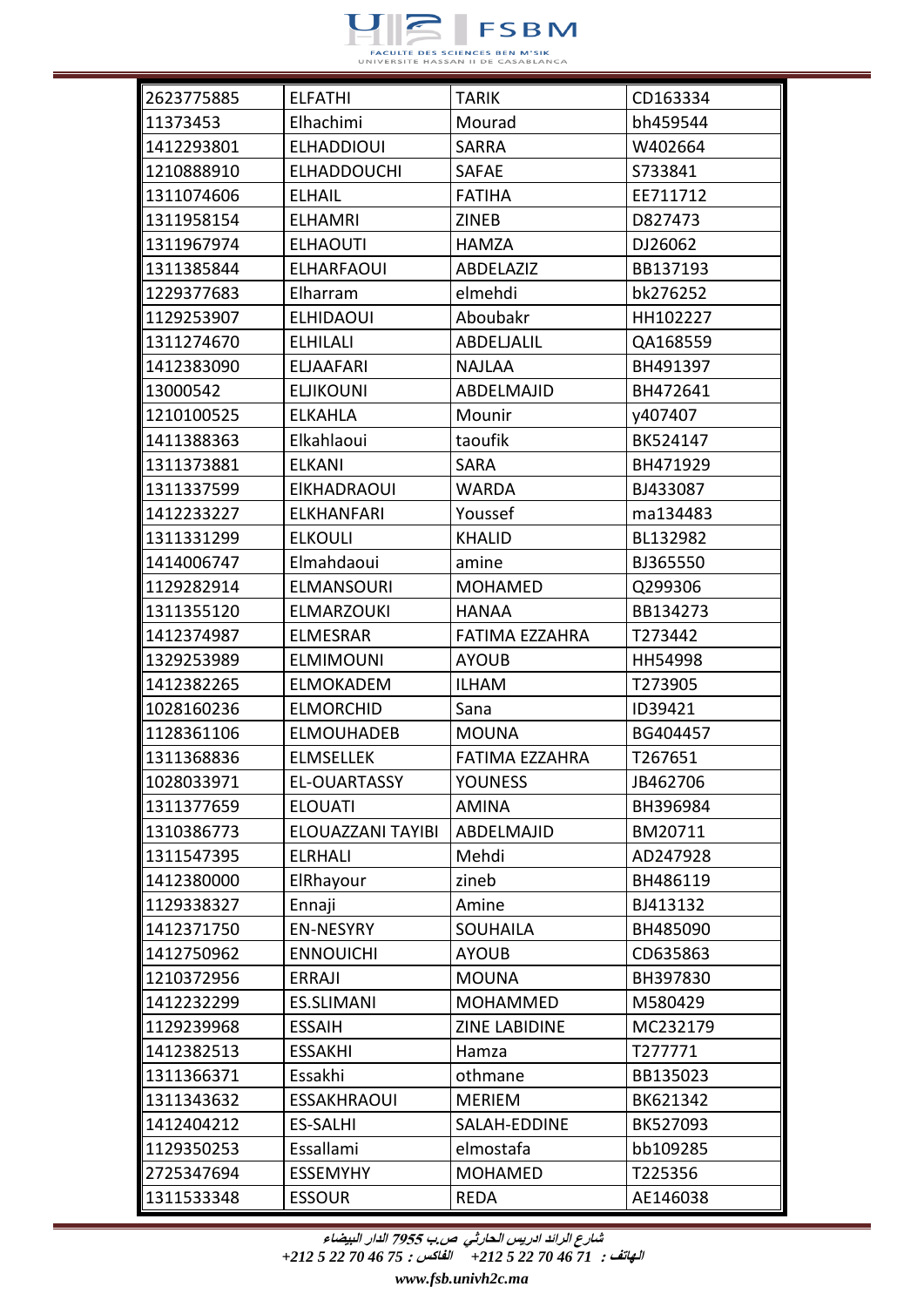

| 1229374561 | Ettadri           | dounia          | bh377889 |
|------------|-------------------|-----------------|----------|
| 1412083731 | <b>ETTAGHY</b>    | Khadija         | Y435676  |
| 1210101125 | <b>ETTAIR</b>     | Abdelhakim      | Y373328  |
| 1311376376 | <b>ETTANJAOUY</b> | <b>KENZA</b>    | BH468693 |
| 1412387472 | <b>EZAHIDI</b>    | Omar            | BH499574 |
| 1128375346 | <b>EZRAIDI</b>    | <b>MOHAMMED</b> | T233291  |
| 1311364004 | Ezzaary           | chaimaa         | BH473008 |
| 1412234924 | EZ-ZAHAR          | <b>ASMAE</b>    | M583066  |
| 1311418027 | <b>EZZAHRAOUY</b> | ABDELHAK        | BB130326 |
| 1311284493 | EZ-ZINE           | <b>TARIK</b>    | wb166172 |
| 2927376170 | <b>EZZIRAOUI</b>  | <b>RABIA</b>    | BL107893 |
| 1412232296 | <b>FADIL</b>      | MOHAMMED AMINE  | M582955  |
| 1210283348 | Fadli             | mohamed         | wb163413 |
| 1412271460 | Fadouache         | Noureddine      | TA137526 |
| 1210375219 | <b>FAKRI</b>      | <b>KHADIJA</b>  | BH462458 |
| 1311360485 | <b>FALEH</b>      | <b>ZINEB</b>    | BH473459 |
| 1027415195 | <b>FAOUZI</b>     | <b>NADIRA</b>   | BM9994   |
| 1210197236 | Farhat            | jawad           | IC88614  |
| 1412408824 | Farid             | Fatima Ezzahra  | BB147974 |
| 1311380256 | Fariji            | youssef         | bk283439 |
| 1028528955 | <b>FARKOUCH</b>   | <b>ELMAHDI</b>  | AE37005  |
| 1128244900 | <b>FARSI</b>      | <b>AMINE</b>    | HH100991 |
| 2826243271 | Fathi             | mourad          | M504442  |
| 1412383138 | <b>FATIHI</b>     | <b>DOUNIA</b>   | BH498299 |
| 1311698167 | <b>FETIAN</b>     | <b>HOUDA</b>    | L575377  |
| 1210022752 | <b>FIHALKHIR</b>  | Saadia          | BB122251 |
| 1311324947 | Fikri             | Sarah           | BE882026 |
| 1210759241 | Filali Samouh     | hajar           | CD129268 |
| 1311079655 | <b>FORATY</b>     | <b>INAS</b>     | EE721222 |
| 1412383942 | Fouaj             | zakaria         | BH486128 |
| 1210378341 | Foulah            | Houda           | BH396210 |
| 1311288207 | <b>FOUZI</b>      | <b>HASSAN</b>   | WA230859 |
| 1311345965 | <b>FRIGUI</b>     | <b>HABIBA</b>   | BK524489 |
| 1412275692 | <b>GARCAN</b>     | Sara            | WA227178 |
| 1129258541 | <b>GAZOULI</b>    | <b>TARIK</b>    | HH153033 |
| 1412409071 | Ghaouchi          | abdelhakim      | BM25010  |
| 1129281858 | <b>GNADI</b>      | <b>YOUSSEF</b>  | TA117808 |
| 1210354421 | Goumiry           | hamza           | BB117183 |
| 1210258692 | <b>GRIOUI</b>     | <b>MOHAMMED</b> | HH107466 |
| 1311375192 | <b>GROULI</b>     | <b>AYOUB</b>    | BH481459 |
| 1310350847 | <b>GUENDOUZI</b>  | ABDELMAJID      | BB125569 |
| 1311421497 | <b>GUERTITE</b>   | <b>KAOUTHAR</b> | BB130406 |
| 2927234772 | <b>HABACH</b>     | <b>BOUCHAIB</b> | MC214765 |
| 1129339856 | <b>HABIBA</b>     | <b>OUDOUCH</b>  | BJ416129 |
| 29358974   | <b>HABZIZ</b>     | <b>HASNA</b>    | BK277019 |
| 1311225580 | <b>HACHEM</b>     | <b>OUAFA</b>    | MA128390 |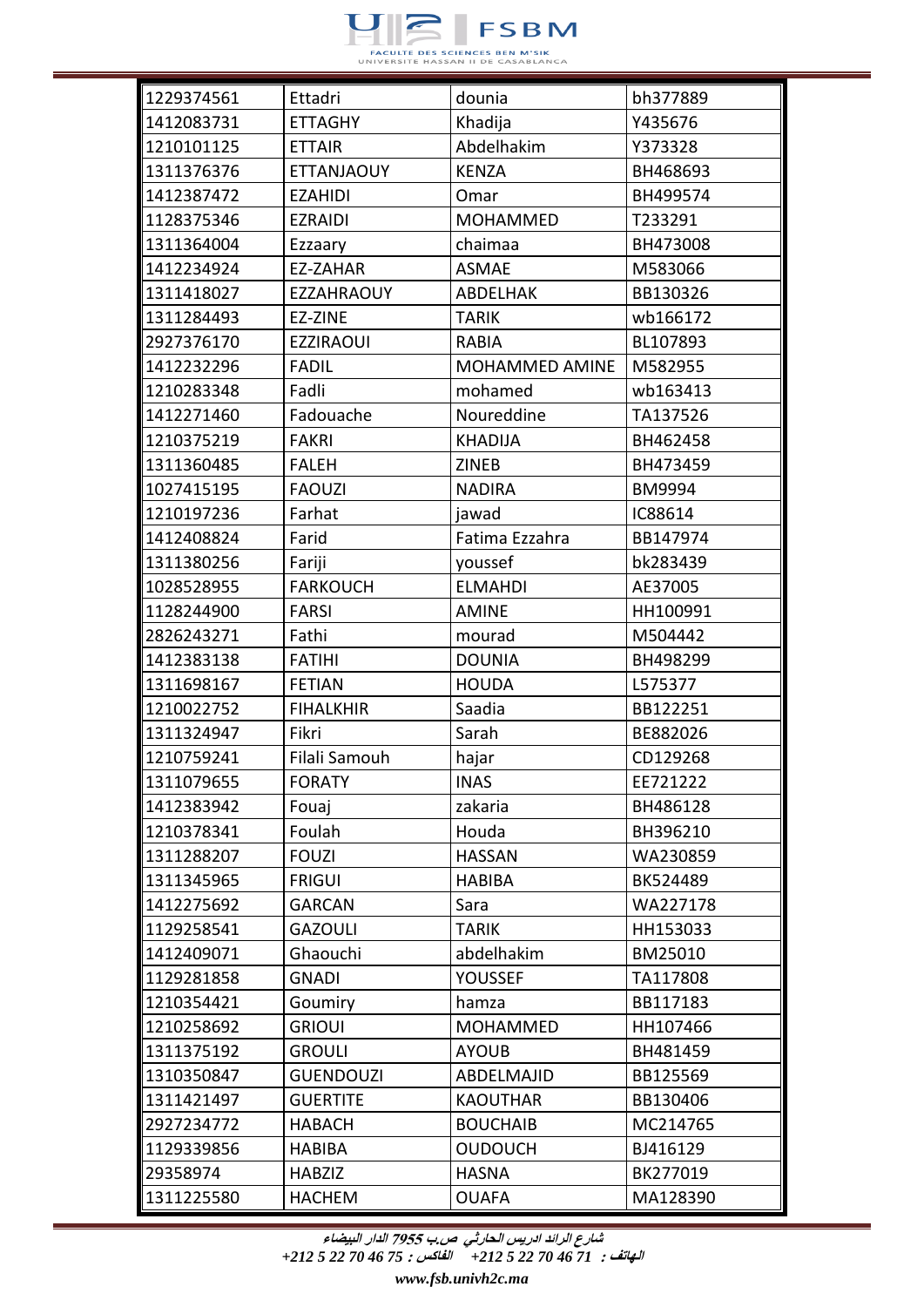

| 1210298080 | <b>HACHOUMI</b>         | <b>ABOEDDIHAJ</b>   | TK20587   |
|------------|-------------------------|---------------------|-----------|
| 1129185612 | <b>HADACH</b>           | ZAID                | IA152644  |
| 1311360741 | <b>HADAD</b>            | Fouad               | BH397646  |
| 1210354463 | <b>HADI</b>             | Assmaa              | BB115113  |
| 1311081173 | <b>HADID</b>            | Maria               | EE617111  |
| 1311051538 | <b>HADRI</b>            | <b>AMINE</b>        | SL12983   |
| 1412085887 | Hafid                   | Chaimaa             | EA193818  |
| 1412355150 | Hajib                   | Achraf              | BB139488  |
| 12379001   | <b>HAJJOUBI</b>         | ABDESSAMAD          | T276792   |
| 1210348478 | <b>HAJRI</b>            | <b>CHAIMAA</b>      | BK613784  |
| 1346000000 | <b>HAKIZIMANA</b>       | <b>FABRICE</b>      | 0P0041096 |
| 1412345213 | <b>HAKMI</b>            | <b>AYOUB</b>        | BK639806  |
| 2523624928 | <b>HALLA</b>            | <b>MOHAMED</b>      | GK94843   |
| 1412067472 | <b>HALLOUB</b>          | ABDELLAH            | EE746163  |
| 1311052602 | <b>HAMALI</b>           | <b>KHAOULA</b>      | SH170456  |
| 1412380987 | Hamdouchi               | Chaimae             | T274472   |
| 1311337339 | HAMI                    | Yahya               | BJ426251  |
| 1311226021 | <b>HAMMOUD</b>          | <b>NIHAD</b>        | MA130849  |
| 1311254051 | <b>HAMROUCH</b>         | <b>MERYEME</b>      | HH58876   |
| 1311320136 | <b>HARAKAT</b>          | <b>CHAIMAA</b>      | BJ416742  |
| 1311340514 | <b>HARAKAT</b>          | <b>MERIAM</b>       | BJ432186  |
| 1210334975 | <b>HARDA</b>            | <b>SALMA</b>        | BJ423576  |
| 1210374212 | Hari                    | toufik              | BH461644  |
| 1311386279 | <b>HARIZ</b>            | YASSINE             | BM25031   |
| 1311350641 | <b>HARRACH</b>          | <b>SOUKAINA</b>     | BK526504  |
| 1412345420 | Harris                  | fatima              | BK632188  |
| 1026114278 | <b>HATAR</b>            | <b>LEILA</b>        | Y353031   |
| 2624524704 | Hatime                  | meryem              | AA6279    |
| 1210371145 | <b>HIDANE</b>           | Maha                | T260367   |
| 1412322878 | <b>HILALI</b>           | <b>HOUSSINE</b>     | BE888873  |
| 1210539843 | <b>HILAMI</b>           | AMROU               | AE133090  |
| 1210709388 | <b>HOSSAINI</b>         | Ayoub               | la137478  |
| 1210331214 | <b>HRICHE</b>           | <b>ANAS</b>         | BL127789  |
| 1310020033 | <b>IBAAZ</b>            | <b>RACHID</b>       | P310734   |
| 1210412385 | Ibn Dahou Idrissi       | Mustapha            | T258516   |
| 1412383069 | <b>IBNATTA</b>          | Youssef             | BH471980  |
| 1129018832 | <b>IBNTALEB</b>         | faisal              | PA208779  |
| 1129354115 | <b>IBOURK ELIDRISSI</b> | SAID                | BB102264  |
| 1129031702 | <b>ICHALHANE</b>        | <b>MAROUA</b>       | JE274376  |
| 1411358386 | Ichrak                  | jaber               | bb137750  |
| 1412369195 | <b>IDAOUMESSAOUD</b>    | ALI                 | BK293090  |
| 1310386774 | <b>IDBLOUCHE</b>        | <b>LAHCEN</b>       | BM18051   |
| 1311040302 | <b>ID-OUARAB</b>        | <b>MUSTAPHA</b>     | JF52566   |
| 1210375313 | <b>IDRISSI</b>          | <b>FATIMA ZAHRA</b> | BH397548  |
| 1210026857 | <b>IDTALEB</b>          | <b>ANISS</b>        | BJ423776  |
| 1412386638 | <b>IFRHALANE</b>        | <b>KHADIJA</b>      | BH486117  |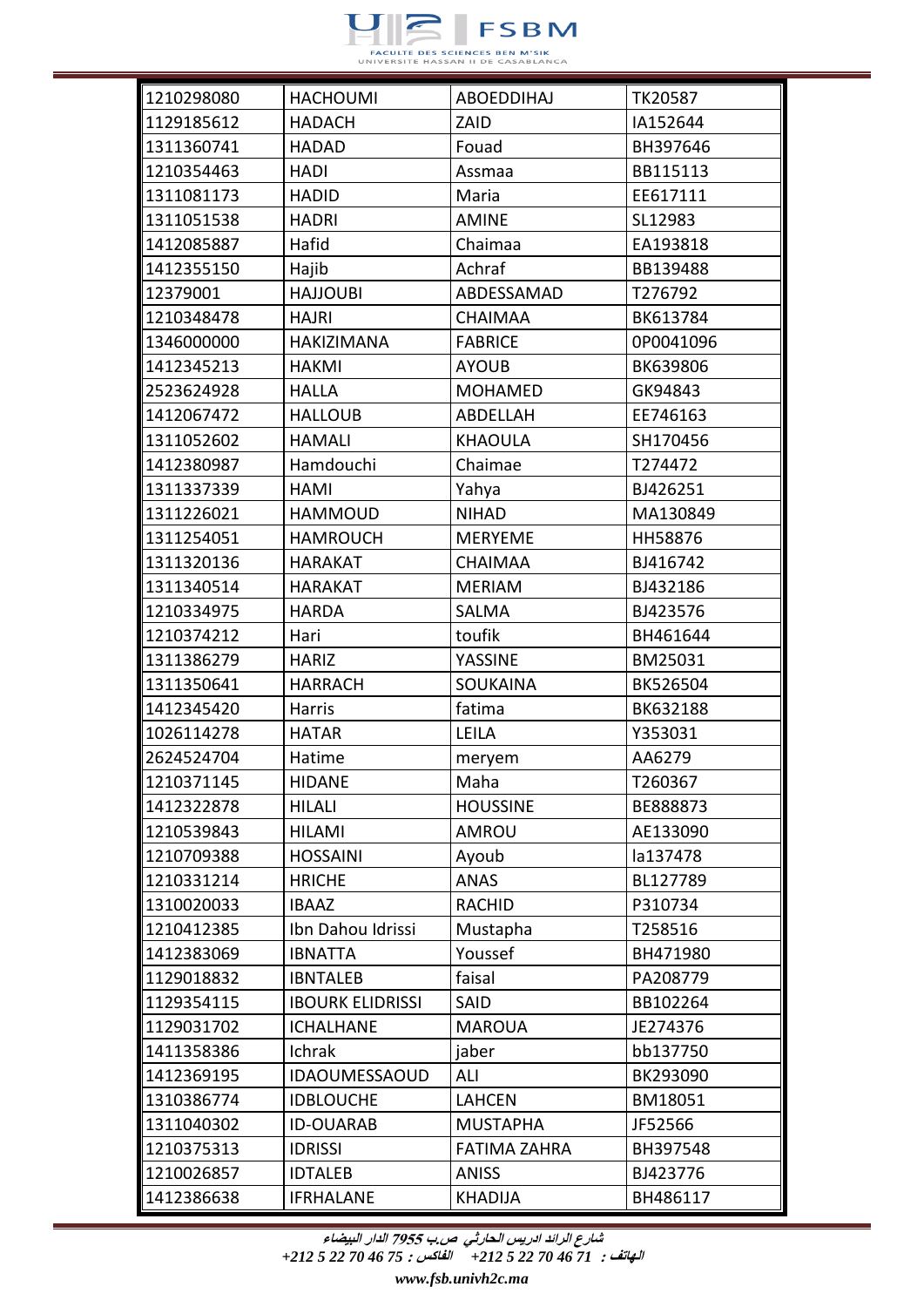

| 1310126684  | <b>IGUERD</b>    | <b>YOUSSEF</b>       | EB178179 |
|-------------|------------------|----------------------|----------|
| 1128352721  | <b>IHYA</b>      | <b>KHADIJA</b>       | BM11894  |
| 1111408829  | <b>ILIAS</b>     | Fouad                | BH273535 |
| 1411375924  | Imgirne          | ayoub                | BH480228 |
| 1411375924  | <b>IMGIRNE</b>   | <b>AYOUB</b>         | BH480228 |
| 1311237340  | <b>IRAOUI</b>    | <b>SARA</b>          | MC260351 |
| 1229348867  | <b>JAAFARI</b>   | <b>OTHMANE</b>       | BB118628 |
| 1311336426  | <b>JAARANY</b>   | <b>ZAKARIA</b>       | BJ433237 |
| 1412355511  | Jabir            | sara                 | BB137734 |
| 1129354252  | <b>JABIRI</b>    | <b>SOUFIANE</b>      | BB106966 |
| 12383910    | <b>JALOUANE</b>  | <b>KARIM</b>         | BH488405 |
| 1210354059  | Jamal            | hind                 | BB124647 |
| 1412616871  | Jamaly           | Mounir               | GA203983 |
| 1412355144  | <b>JANATI</b>    | <b>SAIDA</b>         | BB140509 |
| 1210361076  | <b>JANNAOUI</b>  | Mohamed              | BH385760 |
| 1412386318  | Jari             | Meriem               | BH489701 |
| 1129971982  | <b>JARROU</b>    | <b>KARIM</b>         | U174626  |
| 1311356386  | <b>JISMANI</b>   | Sara                 | BB112104 |
| 1311071025  | <b>JOUCHT</b>    | Oumaima              | EE568979 |
| 1412358098  | <b>JOUHAR</b>    | <b>SOUKAINA</b>      | BB145770 |
| 1210055858  | <b>KAAOUACHI</b> | YASSINE              | OD45346  |
| 1411948963  | <b>KADDOURI</b>  | <b>MORAD</b>         | V323997  |
| 1311382113  | KAMAL            | <b>SOUKAINA</b>      | BK525396 |
| 1229083334  | <b>KAROUCHI</b>  | <b>ASMA</b>          | EE545233 |
| 1210522197  | KARRAKCHOU       | <b>IMANE</b>         | A743456  |
| 1210115075  | <b>KARROUM</b>   | ZAHRA ELHAYAT        | EE562541 |
| 1311193052  | <b>KARROUM</b>   | YASSINE              | IE18471  |
| 1311385767  | <b>KARSI</b>     | <b>MOUAD</b>         | BM21110  |
| ∥1210354382 | kasmi            | aziz                 | BB118334 |
| 1229171005  | kaza             | mustafa              | ib216428 |
| 1210377202  | <b>KAZZIBRA</b>  | RABII                | BH463612 |
| 1311537212  | <b>KDIDER</b>    | <b>CHAIMAE</b>       | AE162377 |
| 1313910787  | <b>KELLOUCH</b>  | <b>HICHAM</b>        | JC480805 |
| 1311039110  | <b>KERKOUCH</b>  | <b>EL KHADER</b>     | JZ5488   |
| 1210040071  | <b>KHABA</b>     | KAMAL                | jf59108  |
| 1229363636  | <b>KHALFAOUI</b> | <b>HASSAN</b>        | T251378  |
| 1311390113  | Khalid           | Amir                 | bk291101 |
| 1412225559  | <b>KHALIL</b>    | <b>HANANE</b>        | MA132135 |
| 1129339835  | Khanoufi         | Aicha                | BJ411838 |
| 1412358356  | <b>KHAOUTI</b>   | Soukaina             | BB147320 |
| 1412393024  | <b>KHARBOUCH</b> | <b>HAFCA</b>         | BK290484 |
| 1128767101  | <b>KHARRAT</b>   | <b>MOHAMED AMINE</b> | CB277763 |
| 1412385803  | <b>KHATBANE</b>  | <b>HANAE</b>         | BH491150 |
| 1210543012  | Khayati          | Younes               | AE199080 |
| 1210249552  | <b>KHEIR</b>     | Mouad                | HH6944   |
| 1311358292  | <b>KHETTABI</b>  | <b>NADIA</b>         | BB124061 |

**الهاتف :** *71 46 70 22 5 +212* **الفاكس :** *75 46 70 22 5 +212*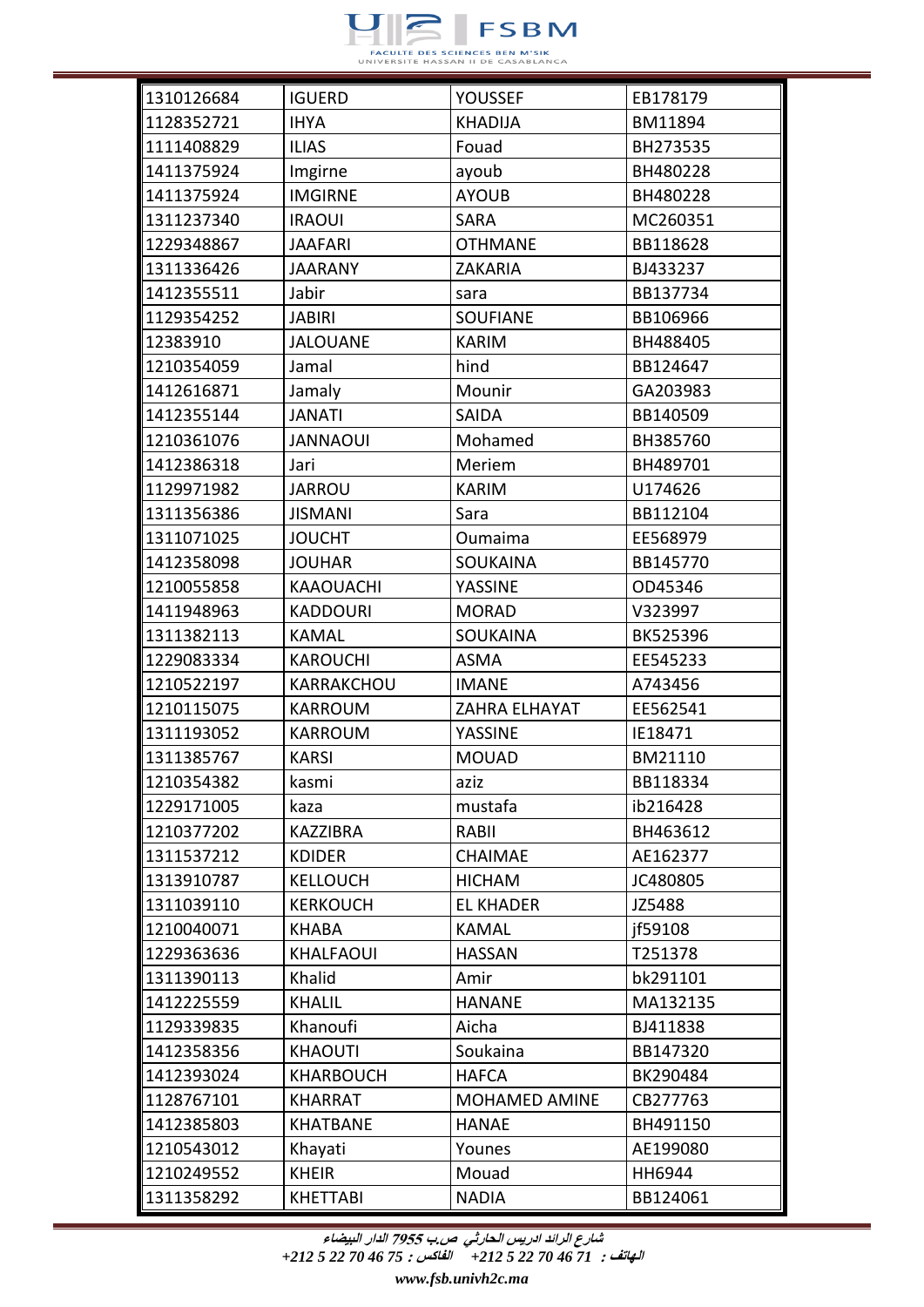

| 1210271226 | <b>KHOBBAIZI</b>          | <b>YOUNESS</b>       | Q304180  |
|------------|---------------------------|----------------------|----------|
| 1412023696 | <b>KHOUBBANE</b>          | <b>MARIAM</b>        | JE292349 |
| 1412330411 | <b>KHOULOUD</b>           | SOUAD                | BL141282 |
| 1311348790 | <b>KNINE</b>              | <b>ISSAM</b>         | BK525952 |
| 1028350391 | <b>KORCHAL</b>            | Soufiane             | BH363518 |
| 1210731551 | <b>KORRET</b>             | Mariam               | L538360  |
| 1311555844 | <b>KOUZZI</b>             | SALMA                | X369469  |
| 1229345645 | <b>KRAZY</b>              | Othmane              | BK383219 |
| 1229382558 | Laabal                    | soufiane             | BM15847  |
| 1311087269 | LAABID                    | <b>AMINE</b>         | Y413320  |
| 1128358558 | Laachir                   | Ayoub                | BJ404371 |
| 1412244149 | <b>LAADASSI</b>           | ZAYNAB               | HH63613  |
| 1229373443 | <b>LAADIL</b>             | <b>AICHA</b>         | BH381857 |
| 1412404335 | LAAJALI                   | YOUSSEF              | BK638420 |
| 1129249832 | LAALOU                    | Adnane               | HH104302 |
| 2825286156 | <b>LAAOUISSI</b>          | <b>AZIZ</b>          | WA153782 |
| 1412368224 | <b>LAARAJ</b>             | <b>HAMID</b>         | BB139229 |
| 1311741953 | Laaroussi                 | ali                  | CN19385  |
| 1210377087 | Labaoudi                  | latifa               | BH465238 |
| 1311317837 | <b>LABRAIKI</b>           | <b>FADOUA</b>        | BE884380 |
| 1210335402 | LAFJAJI                   | <b>HAMZA</b>         | BJ420248 |
| 1412283346 | <b>LAFKAIHI</b>           | SANAE                | QA174139 |
| 1412355510 | <b>LAFKHAR</b>            | khadija              | BB146735 |
| 12065251   | Laflahi                   | Meryem               | BK610595 |
| 1129239204 | <b>LAGHRICHI</b>          | <b>BOUTAINA</b>      | MC234424 |
| 1210119640 | LAGHROUCH                 | <b>SOUKAINA</b>      | EE581235 |
| 1229411098 | <b>LAHFID</b>             | <b>HIND</b>          | BK601820 |
| 1412226963 | <b>LAHKIM</b>             | <b>MOHAMED ADNAN</b> | M578938  |
| 1228368704 | <b>LAHMINI</b>            | SANAA                | BB88629  |
| 1028340392 | <b>LAHMOUDI</b>           | <b>SOUKAINA</b>      | BL111311 |
| 1229754540 | LAHMYANI OKBI             | Mohammed             | CD378515 |
| 1412781862 | <b>LAHRICHI</b>           | <b>AMINA</b>         | CB304786 |
| 1412534786 | <b>LAKHLIFI ELIDRISSI</b> | <b>ZINEB</b>         | AE138049 |
| 1210100405 | Lamakni                   | brahim               | Y409177  |
| 1412318963 | LAMINE                    | <b>REDOUANE</b>      | BK288182 |
| 2826530062 | LAMTIRKATE                | <b>IMANE</b>         | A665421  |
| 1210373991 | LAMZAOUAK                 | <b>KENZA</b>         | BH461471 |
| 1412336843 | <b>LARAIKI</b>            | <b>YOUNNES</b>       | BJ431585 |
| 1412338265 | Lasry                     | ayoub                | bj437366 |
| 1412085251 | Layadi                    | houda                | EA198762 |
| 2299775862 | LAZAAR                    | <b>MOUHSINE</b>      | CB180552 |
| 1412908309 | <b>LEBNAITI</b>           | Anass                | Q322236  |
| 1311415396 | Legmiri                   | sara                 | T268407  |
| 1412151305 | <b>LEKBICH</b>            | <b>HICHAM</b>        | 1728740  |
| 1212419896 | <b>LMAROUAH</b>           | <b>MOHAMED</b>       | BH353784 |
| 1311328917 | <b>LOUKHMI</b>            | <b>ZINEB</b>         | BL125963 |

**الهاتف :** *71 46 70 22 5 +212* **الفاكس :** *75 46 70 22 5 +212*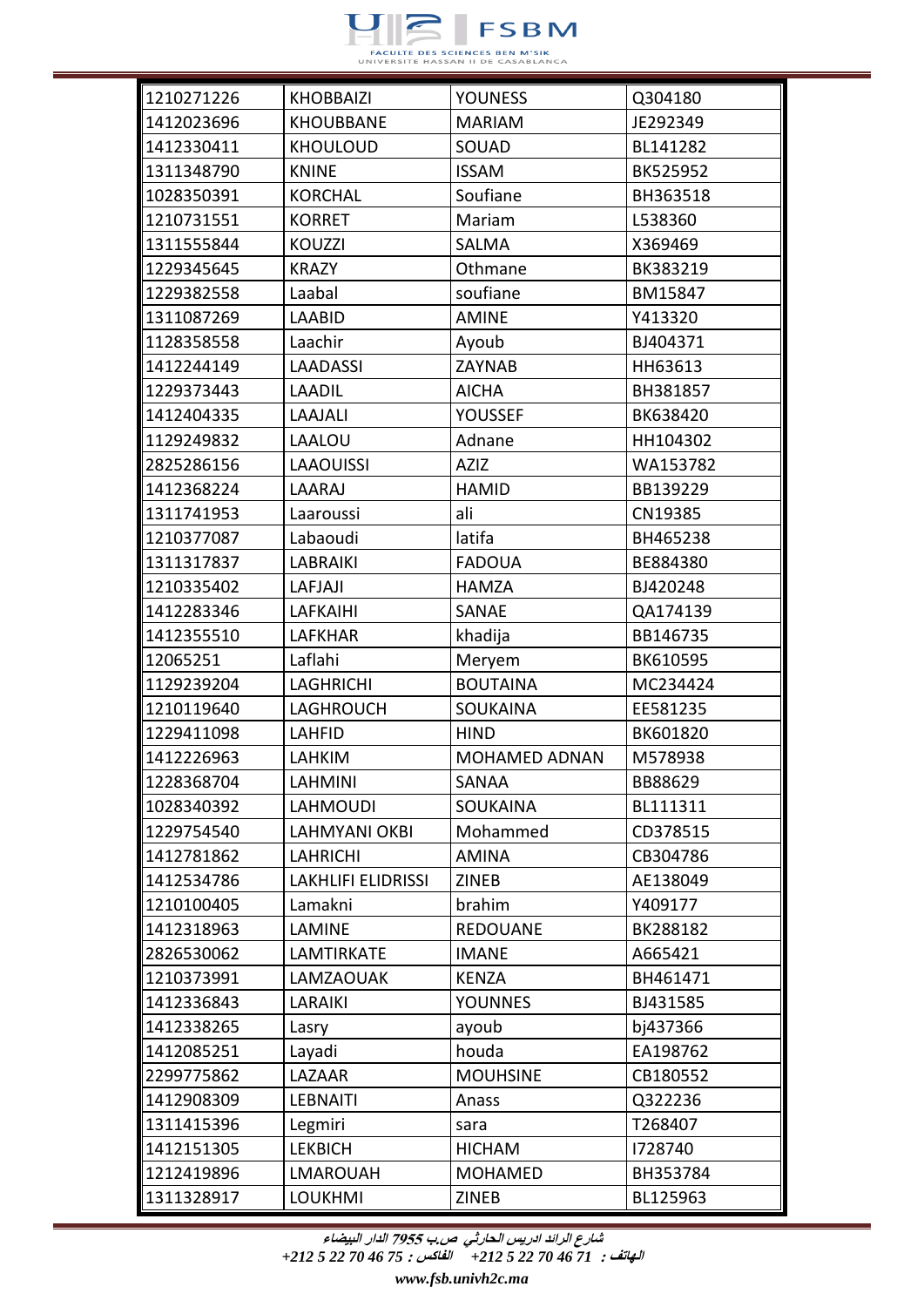

| 1412384050 | Loukmane         | Achraf             | BH484423 |
|------------|------------------|--------------------|----------|
| 1028287392 | <b>MAACHE</b>    | <b>ABDELOUAHAB</b> | Q294828  |
| 1412328480 | <b>MAAGHLOUD</b> | FATIMA EZZAHRA     | BL137576 |
| 1129361062 | <b>MAARAFI</b>   | <b>ZAKARIA</b>     | BH386444 |
| 1311384621 | <b>MABCHOUR</b>  | Doha               | BK286955 |
| 1129019074 | Maddouch         | <b>Badr</b>        | Pa143238 |
| 1210027145 | Madi             | mustapha           | it53138  |
| 1412337444 | Madkour          | mohsine            | BJ435054 |
| 1412390803 | Magri            | Oumaima            | BE883488 |
| 1412361811 | Mahdaoui         | Damia              | BB136851 |
| 1229329019 | Mahfoud          | Zakaria            | BL118123 |
| 1311376542 | Mahi             | Marouane           | BH475648 |
| 1412425898 | <b>MAHIR</b>     | MAHA               | BB137451 |
| 1210022940 | Mahmouz          | Abderrahman        | PB208880 |
| 1210926660 | <b>MAHOUGAN</b>  | <b>LOUBNA</b>      | DN23348  |
| 1210376351 | <b>MAJID</b>     | <b>ASMAA</b>       | BH391987 |
| 1210379169 | Malki            | chadia             | BH466346 |
| 1128344273 | Mallal           | Abdelmaoujoud      | BH367086 |
| 1311180663 | <b>MAMORI</b>    | <b>AMINE</b>       | IB217820 |
| 1128018247 | <b>MAMZA</b>     | ABDELHAMID         | PA200140 |
| 1311369683 | <b>MANAR</b>     | <b>RIDA</b>        | T265219  |
| 1310242365 | <b>MANNANI</b>   | SAID               | MC240166 |
| 1128377886 | <b>MANSOURI</b>  | <b>HASSAN</b>      | T229858  |
| 1129382705 | <b>MARDI</b>     | <b>HASNAA</b>      | BM15649  |
| 1210355656 | <b>MAROUFI</b>   | <b>RIDA</b>        | BB114122 |
| 1210356202 | Masnaoui         | anouar             | BJ417498 |
| 1210353492 | <b>MASSOUM</b>   | Hajar              | BB120155 |
| 1210035116 | <b>MAYANE</b>    | <b>NADIA</b>       | JH1315   |
| 1412279596 | <b>MAZA</b>      | <b>INTISSAR</b>    | Q321419  |
| 1311389973 | <b>MELLOUKI</b>  | MARWA              | BK626872 |
| 1311361419 | MERSELMIZ        | FATIMA-EZZAHRA     | BH474786 |
| 1311428266 | Meskine          | Yassine            | BH478180 |
| 10354474   | <b>MESNAOUI</b>  | Rida               | BB123150 |
| 1412239419 | <b>MESSAOUDI</b> | <b>MOUHCINE</b>    | MD448    |
| 1311355495 | Midadi           | Yassine            | BB136802 |
| 1412376062 | <b>MIFDAL</b>    | <b>SOUKAINA</b>    | BB139293 |
| 1412369439 | <b>MIFTAH</b>    | SALWA              | BH483851 |
| 1311363596 | <b>MINIFI</b>    | <b>OUMAIMA</b>     | BH471566 |
| 1210345980 | <b>MITAR</b>     | <b>REDA</b>        | BK392912 |
| 1311226038 | Mnaouer          | adil               | MA123909 |
| 1311014625 | <b>MOHADDERE</b> | <b>KHALIL</b>      | JK24461  |
| 1311374393 | <b>MOHIB</b>     | Walid              | BH463085 |
| 1311390185 | Mohlane          | ibtissam           | BH474799 |
| 1311237942 | <b>MOHSINE</b>   | houda              | MC251006 |
| 1311294575 | <b>MOHSSINE</b>  | Zineb              | WA224980 |
| 1311241908 | <b>MOKHLIS</b>   | <b>MOHCINE</b>     | HH110424 |

**الهاتف :** *71 46 70 22 5 +212* **الفاكس :** *75 46 70 22 5 +212*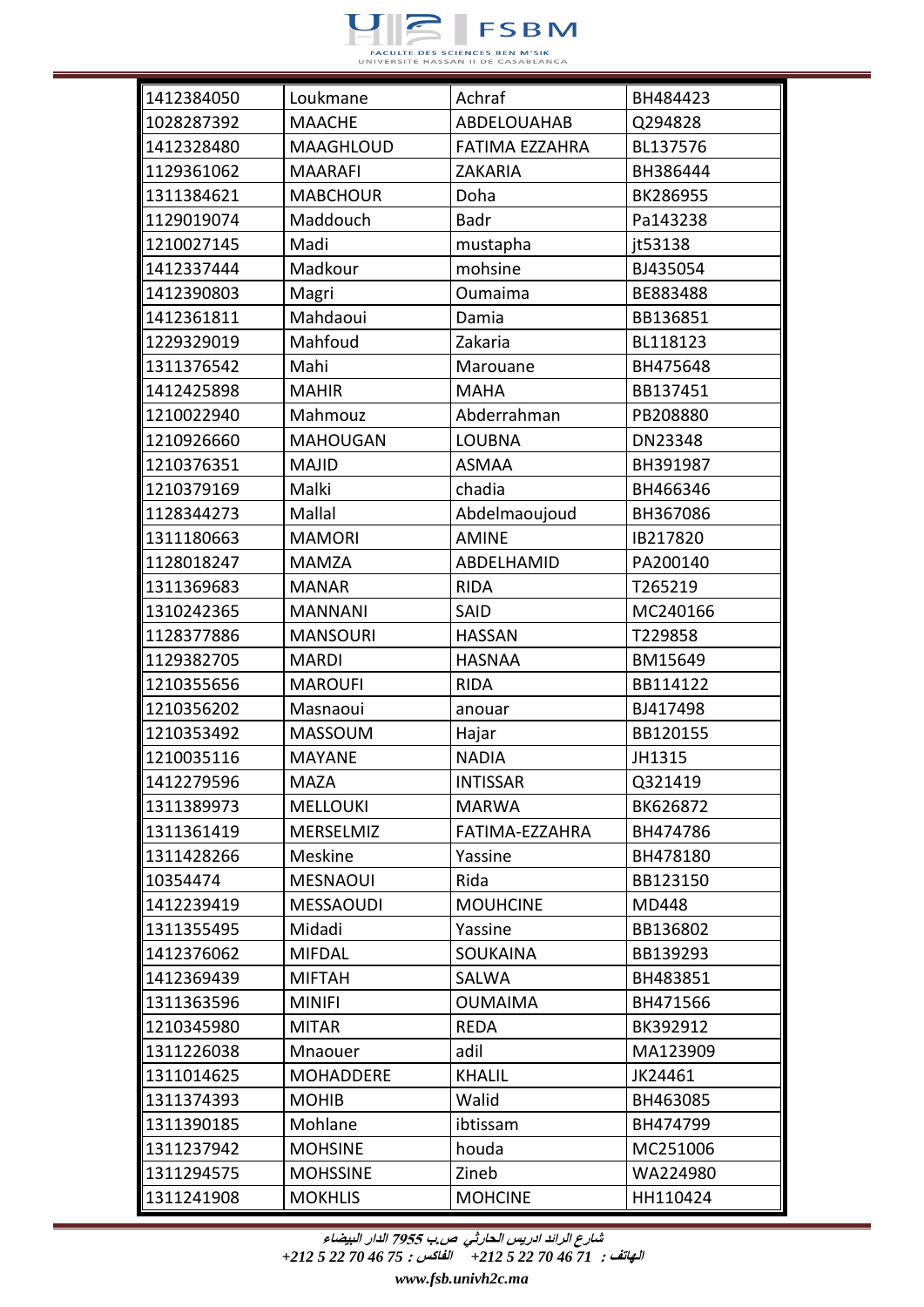

| 1210340419 | <b>MOSLIH</b>     | LATIFA              | BJ414870 |
|------------|-------------------|---------------------|----------|
| 1412354982 | <b>MOSSADDIK</b>  | Badr                | BE880976 |
| 10334643   | <b>MOUARRIF</b>   | Hamza               | BJ410101 |
| 1311339625 | <b>MOUCHTAKI</b>  | YASSINE             | BJ431082 |
| 1129362728 | <b>MOUDHICH</b>   | <b>HOUSSAM</b>      | BH381627 |
| 1311297883 | <b>MOUDNIB</b>    | <b>HAMZA</b>        | TK22036  |
| 1210106462 | <b>MOUHSSINE</b>  | <b>ABDELKABIR</b>   | EA184611 |
| 1311376486 | Mouisset          | kawtar              | BH471996 |
| 1311640339 | <b>MOUJOUDE</b>   | <b>AYOUB</b>        | BJ426517 |
| 1210149749 | Moukadmi          | Asma                | 1708577  |
| 1229332091 | <b>MOUKHLISS</b>  | Aymen               | BM15618  |
| 2927228524 | <b>MOUMEN</b>     | <b>NESSRINE</b>     | M515687  |
| 1310351421 | <b>MOUMENE</b>    | <b>KHADIJA</b>      | BB119024 |
| 1311386982 | <b>MOUNIR</b>     | <b>MOHAMED</b>      | WA230983 |
| 1028325568 | <b>MOUNTASSIR</b> | <b>ZINEB</b>        | BK270904 |
| 1311297922 | Mousaid           | Mohammed            | TK21256  |
| 1412371174 | Moussadeg         | Salma               | BH497048 |
| 1412386035 | <b>MOUSSAOUI</b>  | khadija             | BH485014 |
| 1129354022 | <b>MOUSSAOUI</b>  | Zakaria             | BB107299 |
| 13005861   | <b>MOUSSAOUI</b>  | <b>BOUCHRA</b>      | BH184346 |
| 1311344388 | <b>MOUSTAID</b>   | <b>SOHAILA</b>      | BK623797 |
| 1129323451 | <b>MOUSTAID</b>   | <b>FATIMA ZOHRA</b> | BE866620 |
| 1210359628 | <b>MOUTAA</b>     | Imad                | BB102445 |
| 1311378572 | <b>MRIHINE</b>    | <b>AYMANE</b>       | BH479198 |
| 1412908290 | Nacri             | nada                | D944015  |
| 1311346747 | <b>NADIR</b>      | SAID                | BK623720 |
| 1311296242 | Nadir             | Zineb               | TA132062 |
| 1311414225 | <b>NAIM</b>       | <b>CHAIMAE</b>      | BB133698 |
| 1129374484 | <b>NAIM</b>       | Assia               | bh389027 |
| 1412387469 | naimine           | abderazzak          | BH491535 |
| 1212416139 | Nainia            | Anas                | T240361  |
| 1129016734 | <b>NAIT SAID</b>  | Aziz                | J484652  |
| 11423619   | <b>NAJAH</b>      | ABDERRAZZAK         | BH472568 |
| 1412230312 | <b>NAJIM</b>      | ABDELGHANI          | M583496  |
| 1310374131 | Najji             | soufiane            | bh398217 |
| 1412243062 | <b>NAKIRI</b>     | <b>OUMNIYA</b>      | HH63593  |
| 1311239784 | Nakkar            | Mohamed             | MD1004   |
| 1412402828 | <b>NANI</b>       | <b>RAIHANA</b>      | BK622642 |
| 1210320837 | <b>NAOUMY</b>     | <b>YOUSSEF</b>      | BE858600 |
| 1129020454 | <b>NAQI</b>       | Lahcen              | P301728  |
| 1028241189 | NASRADDINE        | <b>OTHMAN</b>       | M527777  |
| 1311419818 | NASROUALLAH       | <b>MOHAMED</b>      | BB130859 |
| 1311355084 | <b>NAZIH</b>      | Najoua              | BB124027 |
| 1210356127 | <b>NBADOU</b>     | <b>MERIEM</b>       | BB118119 |
| 1311228441 | <b>NEFRAOUI</b>   | AMAL                | M565054  |
| 10350906   | <b>NHILI</b>      | Aicha               | BB119180 |

**الهاتف :** *71 46 70 22 5 +212* **الفاكس :** *75 46 70 22 5 +212*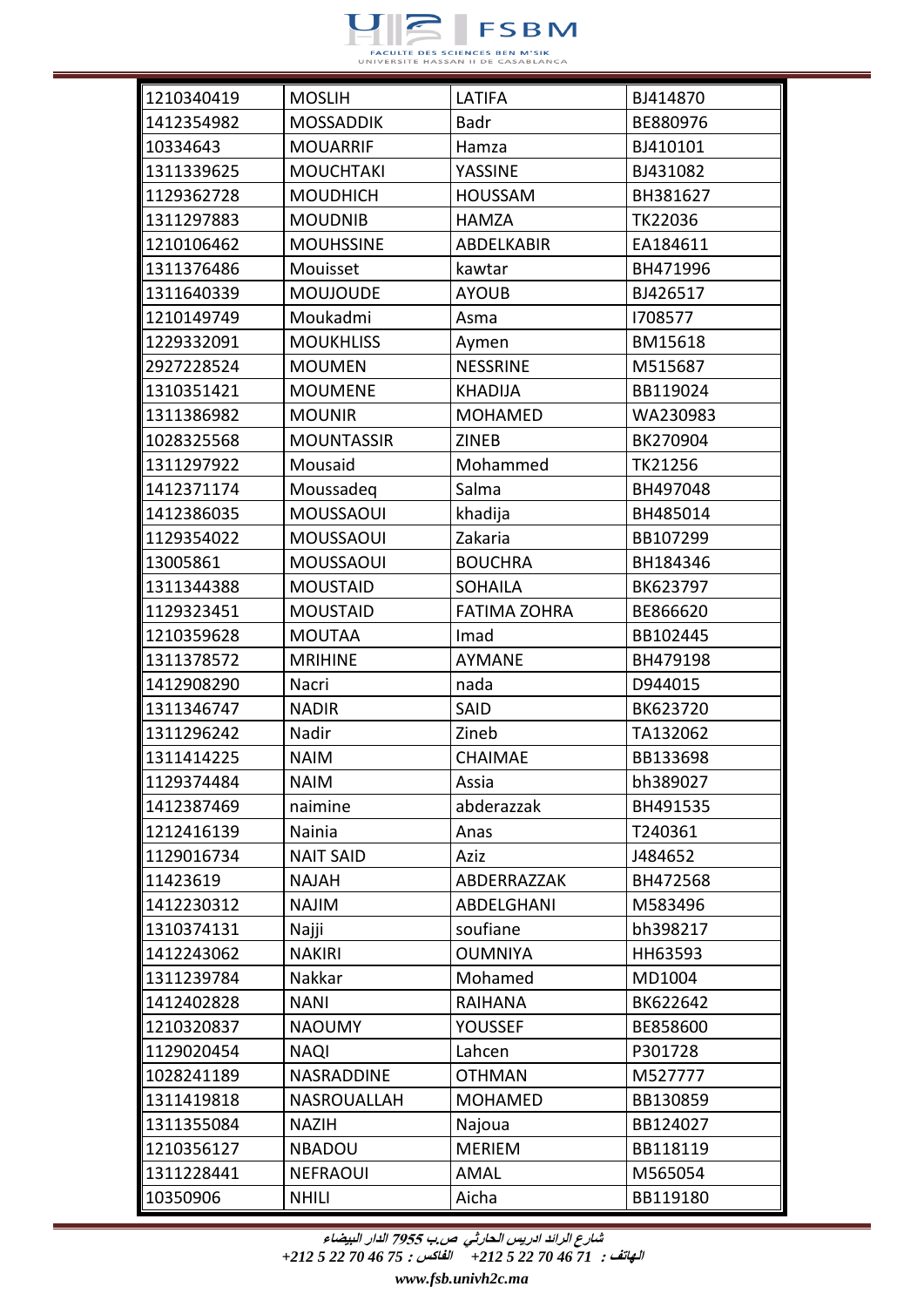

| 1412405354 | <b>NICHAN</b>      | <b>AMINA</b>      | BK636035   |
|------------|--------------------|-------------------|------------|
| 1310358156 | <b>NIDBOUFKER</b>  | karim             | BB109237   |
| 1412555004 | <b>NIHOU</b>       | Najat             | x382742    |
| 1210358100 | Nouassi            | Marouane          | BH463624   |
| 1311340283 | <b>NOUJOUM</b>     | <b>FADWA</b>      | BJ424994   |
| 1412375644 | <b>NOUKHKHALI</b>  | ABDESSALAM        | T275600    |
| 1411271394 | Nouni              | Marouan           | Q315582    |
| 1412279027 | <b>ORFI</b>        | <b>HAMZA</b>      | Q321895    |
| 1129229147 | <b>OUAADACH</b>    | salah eddine      | M533167    |
| 1129332857 | Ouaazan            | Sara              | BL121221   |
| 1412374831 | <b>OUADIH</b>      | <b>OMAR</b>       | T272759    |
| 29361931   | Ouakkat            | Assaad            | BH382985   |
| 1210270665 | Ouakrim            | hicham            | QA164981   |
| 1129335057 | Ouallaf            | mouaad            | bj397627   |
| 1311026525 | <b>OUANTAR</b>     | khaoula           | JC536343   |
| 1412384905 | Ouaslam            | Ibtisam           | BH488919   |
| 1412248158 | <b>Ouaziz</b>      | Amine             | HH61478    |
| 1411378400 | <b>OUCHAKOUK</b>   | Marouane          | BH475750   |
| 1412764891 | <b>OUCHIKH</b>     | <b>FATIMA</b>     | CB305955   |
| 1412904744 | <b>OUDAOUI</b>     | <b>KENZA</b>      | D947970    |
| 1311338902 | <b>OUDOUCH</b>     | <b>FATIHA</b>     | BJ416131   |
| 1311532821 | <b>OUDRA</b>       | zakaria           | ae183507   |
| 1311235597 | <b>OUESKI</b>      | <b>NOUREDDINE</b> | M557577    |
| 1311179424 | <b>OUFATNA</b>     | Ayoub             | IA142529   |
| 1128643073 | <b>OUFKIR</b>      | Kamal             | GK117096   |
| 1313407962 | <b>OUGGADI</b>     | Hamza             | T246751    |
| 1210192545 | <b>OUHADDOU</b>    | LATIFA            | IE14875    |
| 1229331461 | <b>OUHAMID</b>     | EL MEHDI          | BK273733   |
| 1311422817 | <b>OUHEMMOU</b>    | <b>HAJAR</b>      | BH396328   |
| 1210128270 | Ouich              | Salima            | EE573339   |
| 1311166881 | <b>OU-ICHEN</b>    | <b>ZHOR</b>       | IA142982   |
| 1311367420 | <b>OUIDADI</b>     | Loubna            | T264866    |
| 1129337628 | <b>OUJAA</b>       | <b>OUMAIMA</b>    | BJ410833   |
| 1310367648 | <b>OUKCHIR</b>     | <b>AYOUB</b>      | T256919    |
| 1210729577 | <b>OULAD ALI</b>   | YOUSSRA           | L576100    |
| 1210018879 | <b>OULATA</b>      | Yassine           | PA139955   |
| 1311294159 | Ould abbou         | khadija           | w387124    |
| 1414307060 | <b>OULDHNINI</b>   | <b>YOUSSEF</b>    | Q266331    |
| 1412328353 | <b>OUMGHAR</b>     | <b>KHADIJA</b>    | BK292426   |
| 1311355551 | <b>OUMLIL</b>      | ABDELLAH          | BB131388   |
| 1412042008 | Oumzzi             | Ghizlan           | JY30441    |
| 1411378315 | <b>OUSSOUABL</b>   | Abdelhak          | BH475766   |
| 1412349676 | Outahmidit         | Mariem            | BK632142   |
| 1129075137 | <b>OUTEMGOUNTE</b> | <b>HASSAN</b>     | EE507159   |
| 1210018382 | Outhanchirt        | abderrahmane      | PA214731   |
| IC78419    | <b>OUTKOU</b>      | <b>HICHAM</b>     | 1129151013 |

**الهاتف :** *71 46 70 22 5 +212* **الفاكس :** *75 46 70 22 5 +212*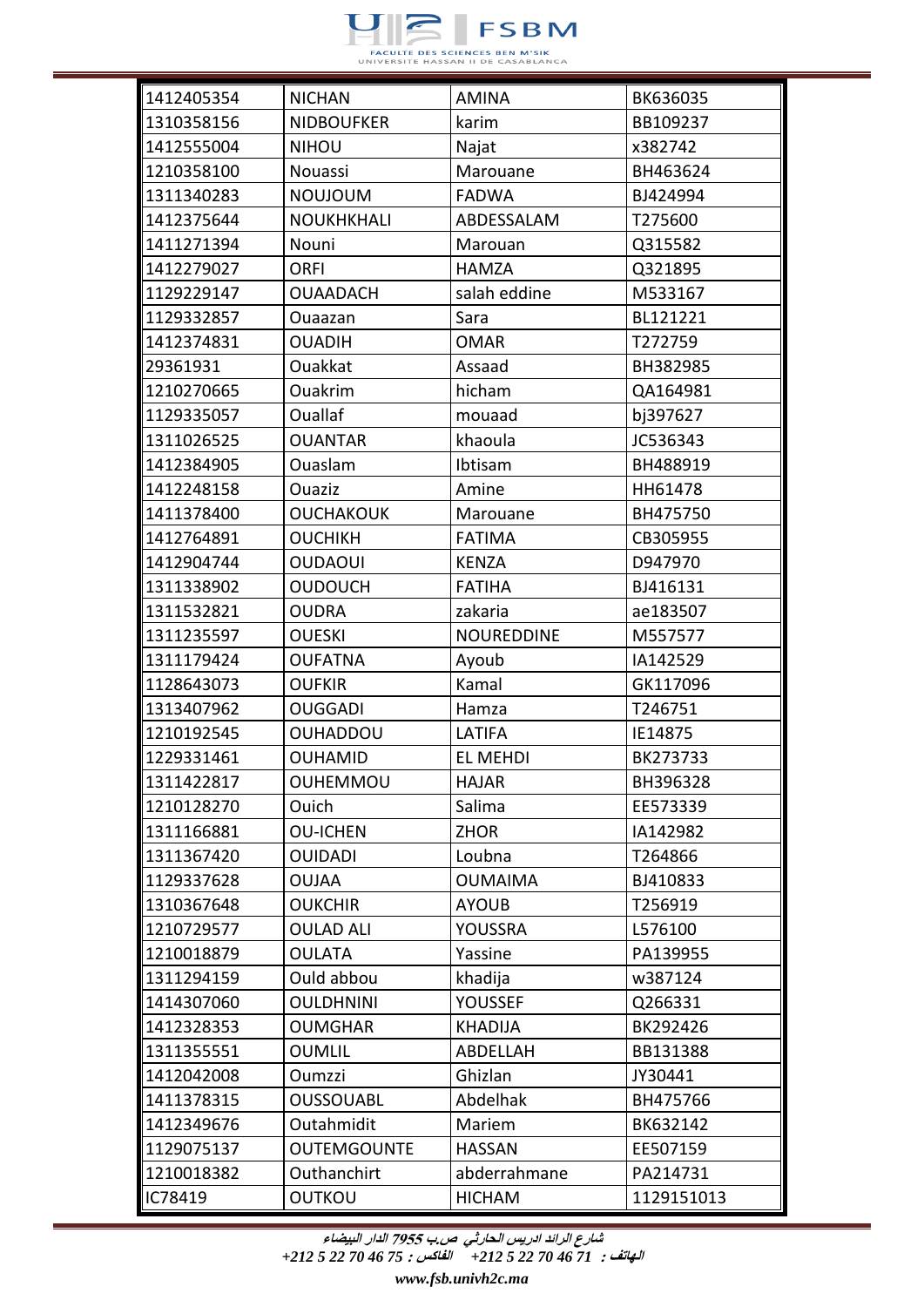

| 1412024338 | Outtalb         | brahim          | JH16594  |
|------------|-----------------|-----------------|----------|
| 1229385505 | <b>OWAJ</b>     | <b>Bouchra</b>  | BH374936 |
| 1412246561 | QAIBA           | <b>AYOUB</b>    | HH14111  |
| 1311550602 | <b>QUESBY</b>   | <b>HIND</b>     | AD240365 |
| 1311355019 | Rabai           | samira          | BB131357 |
| 1210170178 | <b>RABTAOUI</b> | <b>KHADIJA</b>  | IB208749 |
| 1210297099 | <b>RACHIDI</b>  | Elhoussaine     | TA130661 |
| 1228355791 | <b>RADOUANE</b> | <b>KARIM</b>    | BB58182  |
| 1311376094 | Rafiqui         | salma           | bh472919 |
| 1311167692 | RAHALI          | <b>AYOUB</b>    | IA141947 |
| 1311167692 | RAHALI          | <b>AYOUB</b>    | IA141947 |
| 1311167692 | RAHALI          | <b>AYOUB</b>    | IA141947 |
| 1311351178 | <b>RAISS</b>    | <b>MALIKA</b>   | BB135797 |
| 2929390999 | <b>RAMADANE</b> | <b>ASMAA</b>    | BE786309 |
| 1311338223 | Rami            | mouhssine       | BJ433462 |
| 1210226619 | <b>RAMOLI</b>   | Soufiane        | MC250082 |
| 1412347684 | Ramz            | Fatima zahra    | Bk638434 |
| 2422449883 | <b>RAOUIHA</b>  | <b>OTHMAN</b>   | BK251133 |
| 1311336520 | Razak           | Rabab           | BJ436420 |
| 1311383913 | Razzoune        | manal           | bl129412 |
| 1028241099 | Rharoud         | Mohamedanas     | M520240  |
| 1310373827 | RHMIZA          | <b>NAOUFAL</b>  | BH459260 |
| 1129382278 | <b>RIAFI</b>    | <b>AYOUB</b>    | BM15276  |
| 1412009018 | <b>RIZKI</b>    | <b>MOHAMED</b>  | P319676  |
| 1311026422 | <b>RMICH</b>    | YASSIN          | JT55072  |
| 29361846   | Rochdi          | Badr            | BH392586 |
| 1210939852 | <b>ROUASS</b>   | <b>HAYAT</b>    | D831412  |
| 1311336017 | <b>ROUDANE</b>  | <b>OTHMANE</b>  | BJ432934 |
| 1311624180 | <b>ROUNDI</b>   | Abdelillah      | GK136180 |
| 10896603   | Saadi           | yassamine       | F442012  |
| 1410379177 | SAAYDI          | Lahcen          | BH384407 |
| 1210375160 | <b>SABER</b>    | <b>CHARIFA</b>  | BH386882 |
| 1412359111 | <b>SABIR</b>    | <b>SALMA</b>    | BJ441541 |
| 1412340419 | SABRI           | <b>MERIEM</b>   | BJ434034 |
| 1412083968 | <b>SABRI</b>    | <b>HAMZA</b>    | y434574  |
| 1412336499 | SABY            | <b>MOSTAFA</b>  | BJ437437 |
| 1412361787 | <b>SADEK</b>    | <b>OUMAIMA</b>  | BB136824 |
| 1111905596 | Saghir          | Ahmed           | P255645  |
| 1412384179 | <b>SAGUEM</b>   | <b>SARA</b>     | BH485224 |
| 1412272120 | <b>SAKI</b>     | <b>ANASS</b>    | TK23316  |
| 1412272021 | saki            | anass           | TK23316  |
| 1129298105 | <b>SAKOUILI</b> | <b>FIRDAOUS</b> | W373943  |
| 1412240756 | SALAMA          | <b>MOHAMMED</b> | MD1805   |
| 1311375251 | <b>SALEHI</b>   | SARA            | BH476609 |
| 1412199474 | Salhi           | ouissal         | 1724122  |
| 1311378250 | Saliheddine     | brahim          | BH468619 |

**الهاتف :** *71 46 70 22 5 +212* **الفاكس :** *75 46 70 22 5 +212*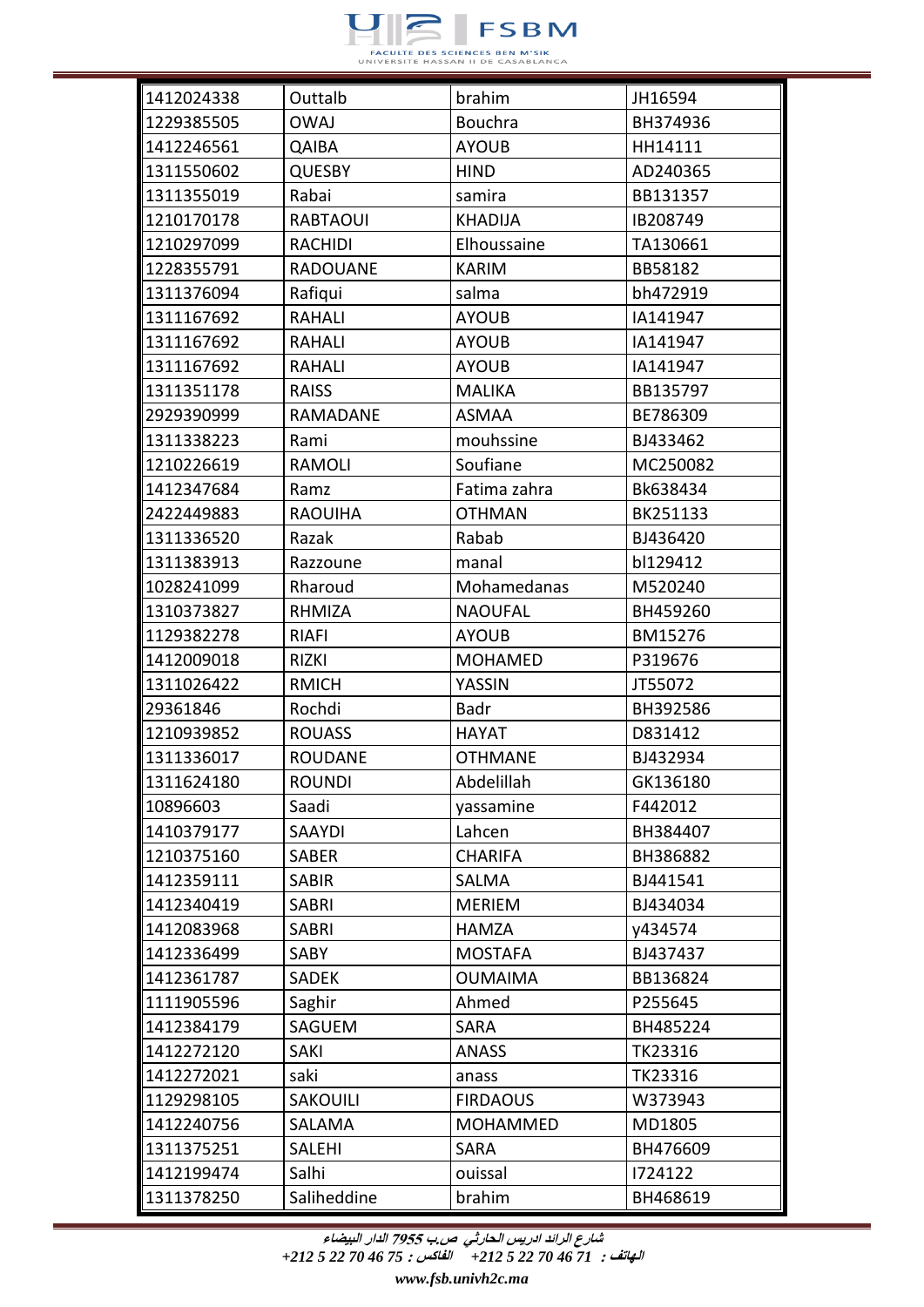

| 1311343587 | Salma                   | ragady                | bk623887 |
|------------|-------------------------|-----------------------|----------|
| 1311043349 | SAMBA                   | <b>FATIMA ZAHRAA</b>  | CD261818 |
| 1311352666 | SAMID                   | ABDESSAMAD            | BB133927 |
| 1311237313 | Samil                   | hicham                | mc249577 |
| 1412360117 | <b>SAMKOUK</b>          | Fatima Zahra          | BJ434320 |
| 1210370171 | <b>SAPTI</b>            | ABDESSAMAD            | T262295  |
| 1311355571 | Sara                    | <b>BOURASS</b>        | BB133796 |
| 1311273478 | <b>SASSI</b>            | <b>MOHAMED ADNANE</b> | QA165818 |
| 1210387792 | <b>SATIA</b>            | <b>OUSAMA</b>         | BH384648 |
| 1311385817 | <b>SAYAR</b>            | <b>TOURIA</b>         | BM22364  |
| 1311031857 | Sbaba                   | Mina                  | Jh20075  |
| 1311274771 | <b>SBAI</b>             | Salah                 | QA170943 |
| 1412384139 | Sbai                    | othmane               | BH499212 |
| 1311329776 | <b>SEDJARI</b>          | <b>AYOUB</b>          | BJ433890 |
| 1311372487 | SELLAMI                 | <b>BADR</b>           | BH472817 |
| 1412922992 | <b>SERBI</b>            | chaimae               | V332382  |
| 1228530055 | <b>SERRAR</b>           | <b>BILAL</b>          | AE125452 |
| 1412241197 | <b>SERSER</b>           | <b>ELHASSAN</b>       | MD4368   |
| 1412533828 | <b>SERSSIF</b>          | <b>HAMZA</b>          | AE233507 |
| 1412384010 | <b>SMIRI</b>            | <b>ELMEHDI</b>        | BH484597 |
| 1311419861 | <b>SOHOFI</b>           | <b>FATIMA ZAHRA</b>   | BB128091 |
| 1129371540 | <b>SOKKAH</b>           | Oualid                | BH379304 |
| 1311080526 | SOUAM                   | Asmaa                 | EE591567 |
| 1210551297 | <b>SOUBACHIR</b>        | <b>ZINEB</b>          | AD234003 |
| 1129042138 | SOUDANI                 | <b>NAZHA</b>          | JY18413  |
| 1311288099 | <b>SOUFI</b>            | <b>MAROUA</b>         | WA219687 |
| 1311031152 | <b>SOUGRATI</b>         | <b>MUSTAPHA</b>       | JE292047 |
| 1210229021 | <b>SOUGRATI-IDRISSI</b> | Aicha                 | M551713  |
| 1412366520 | <b>TABAT</b>            | SOUKAINA              | BB144551 |
| 1311030740 | <b>TAFKIRTE</b>         | <b>MOUNIR</b>         | JE291359 |
| 1129183194 | <b>TAHIRI</b>           | <b>ZAKARIA</b>        | ID47138  |
| 1311376949 | Tahouni                 | Amine                 | BH480693 |
| 1129879743 | <b>TAHRI</b>            | <b>MARIYEM</b>        | FL76150  |
| 1210537275 | <b>TAHRI</b>            | Halima                | AE161498 |
| 1311347075 | TAIB                    | Nour                  | BK619564 |
| 1210358879 | <b>TALAA</b>            | Wafae                 | BB117012 |
| 1129073949 | <b>TALBI</b>            | <b>ISMAIL</b>         | EE509409 |
| 1210112549 | <b>TALHA</b>            | <b>AMINE</b>          | EE580311 |
| 1311353514 | <b>TALI</b>             | <b>NEZHA</b>          | BB128321 |
| 1210362357 | Tanaout                 | Soufiane              | BH469896 |
| 1412380517 | <b>TANTAOUI</b>         | <b>MERIEM</b>         | T260867  |
| 1411364020 | <b>TAOUIL</b>           | <b>AYYOUB</b>         | WB166157 |
| 1311373895 | Tazarni                 | yassine               | BH466950 |
| 1311250255 | <b>TENNOUNE</b>         | <b>ZINEB</b>          | HH58558  |
| 2623175685 | <b>TIFROUIN</b>         | <b>MOHAMED</b>        | IC4509   |
| 1311022623 | <b>TIGHIRT</b>          | ABDELHAKIM            | PA227741 |

**الهاتف :** *71 46 70 22 5 +212* **الفاكس :** *75 46 70 22 5 +212*